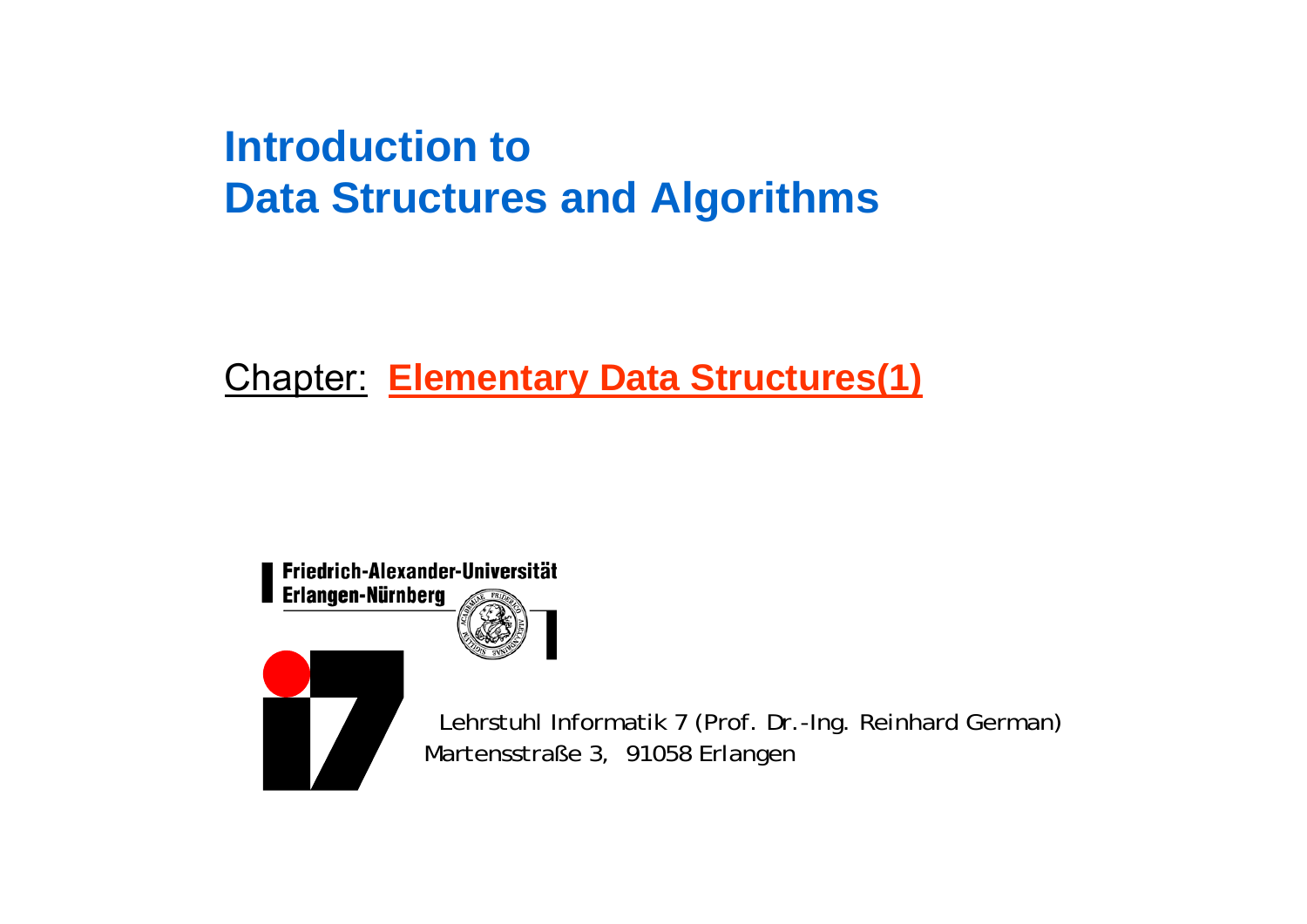**Overview on simple data structures for representing dynamic sets of data records**

- a sa Main operations on these data structures are
	- $\overline{\phantom{a}}$ **Insertion** and **deletion** of an element
	- $\mathcal{L}_{\mathcal{A}}$ **searching** for an element
	- $\mathcal{L}_{\mathcal{A}}$ **Finding the minimum or maximum element**
	- $\mathcal{L}_{\mathcal{A}}$ finding the **successor** or the **predecessor** of an element
	- $\mathcal{L}_{\mathcal{A}}$ And similar operations …
- These data structures are often implemented using **dynamically allocated objects** and **pointers**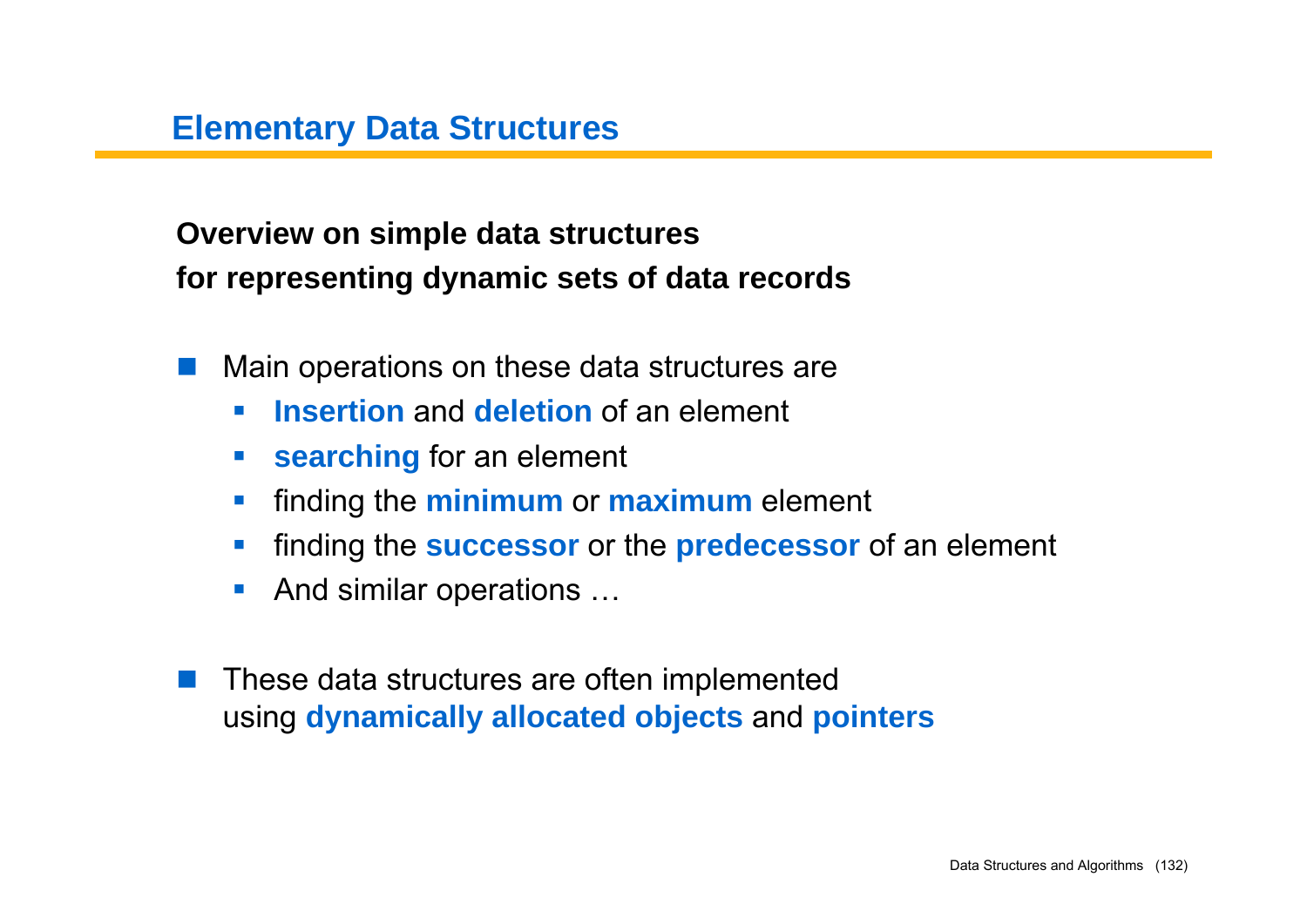## **Typical Examples of Elementary Data Structures**

- **E** Array
- **Stack**
- $\mathbb{R}^n$ **Queue**
- $\mathbb{R}^n$ Linked List
- **n** Tree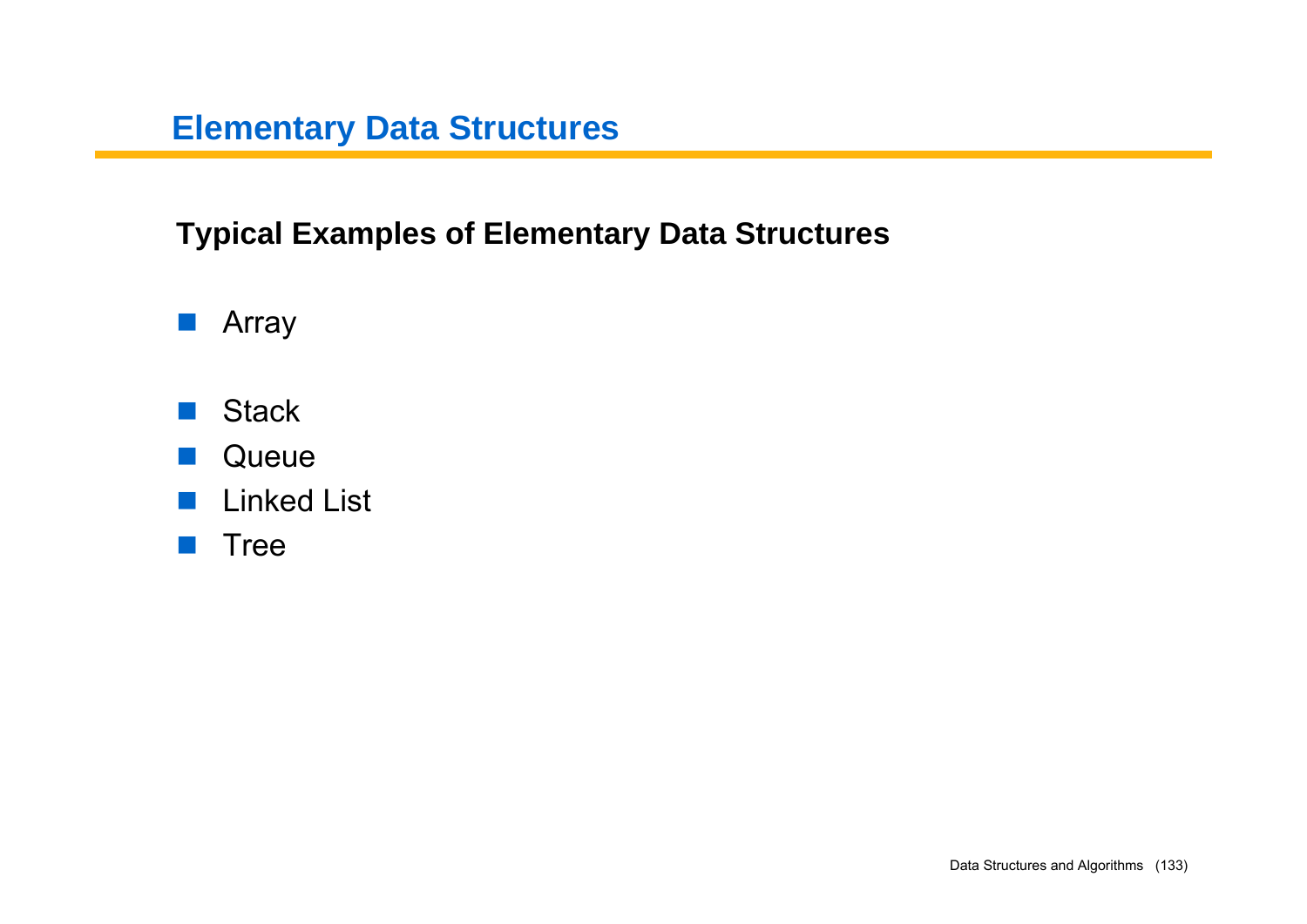# **Stack**

- $\mathcal{L}^{\text{max}}_{\text{max}}$  A **stack** implements the LIFO (last-in, first-out) policy
	- $\overline{\phantom{a}}$  like a stack of plates, where you can either place an extra plate at the top or remove the topmost plate
- $\mathcal{L}(\mathcal{A})$  For a stack,
	- $\mathcal{C}_{\mathcal{A}}$ the **insert** operation is called **Push**
	- $\mathcal{L}_{\mathcal{A}}$ and the **delete** operation is called **Pop**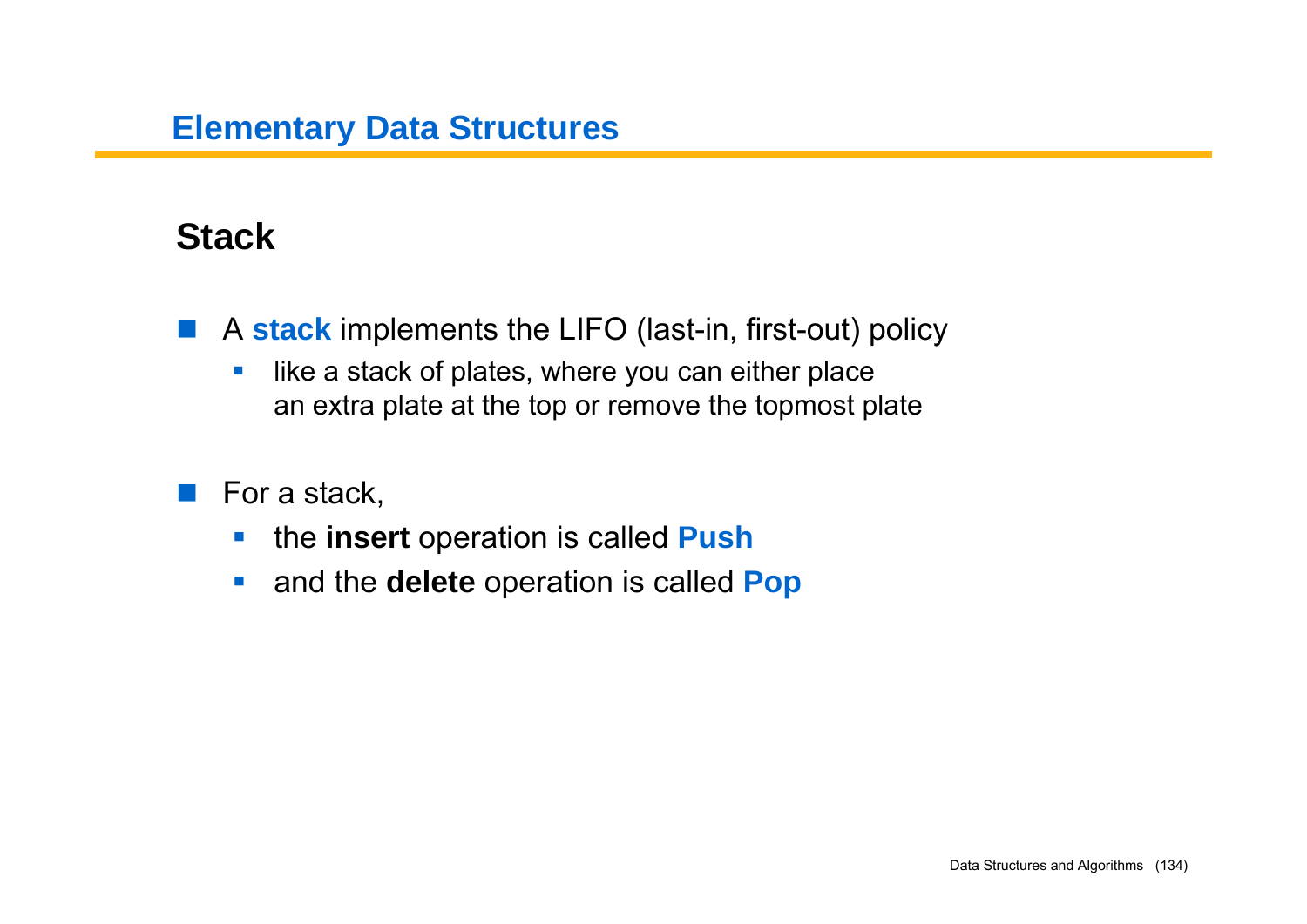#### **Where are Stacks used?**

- A *call stack* that is used for the proper execution of a computer program with subroutine or function calls
- Analysis of *context free languages* (e.g. properly nested brackets)
	- $\mathcal{L}_{\mathcal{A}}$ Properly nested:  $(()(())$ ), Wrongly nested:  $(()((())$
- Reversed Polish notation of terms
	- $\mathcal{L}_{\mathcal{A}}$ Compute  $2 + 3*5 \Rightarrow 2$  Push 3 Push  $5 * +$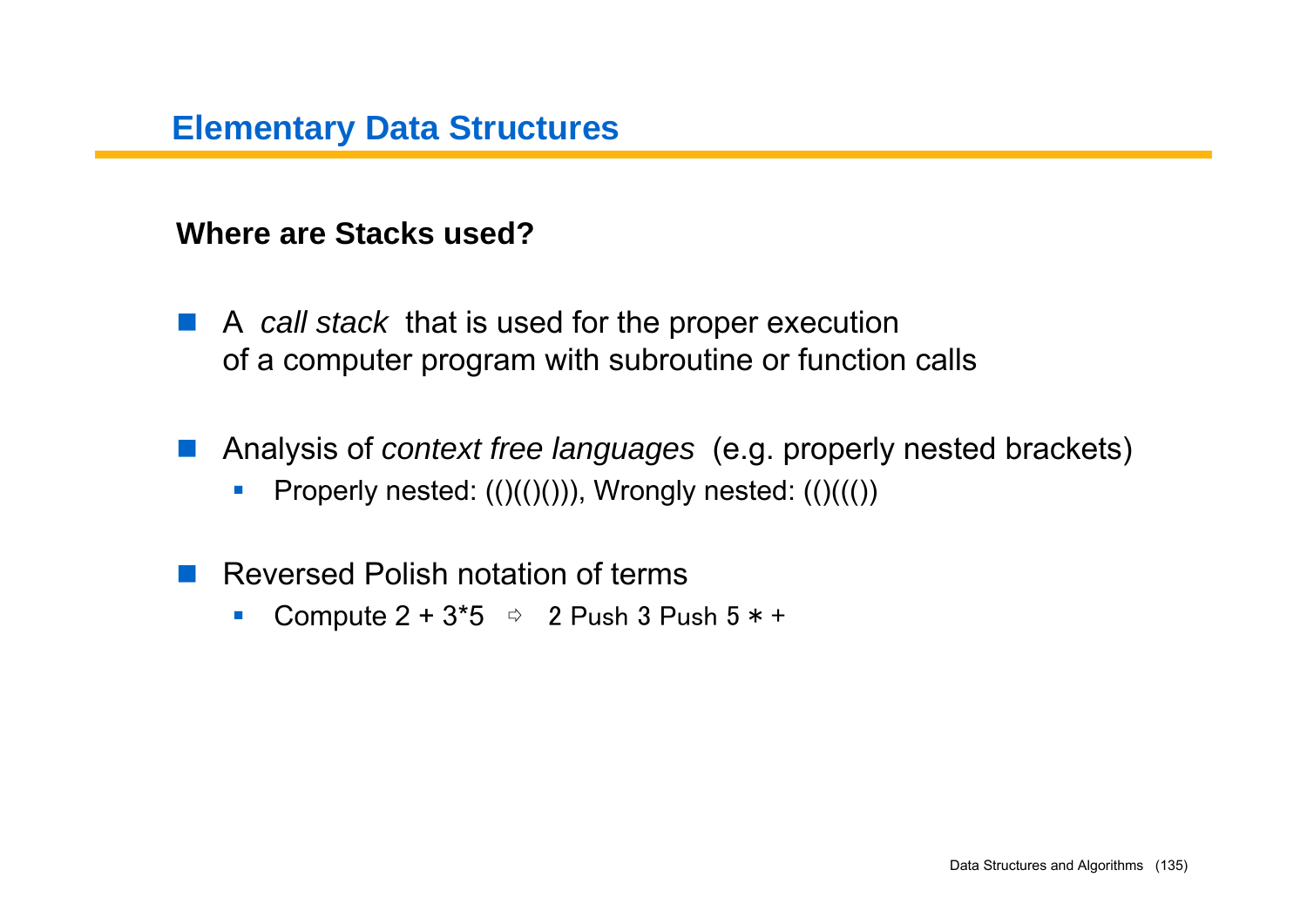#### **Properties of a Stack**

- Stacks can be defined by axioms based on the stack operations, i.e. a certain data structure is a stack if the respective axioms hold
- $\mathcal{L}^{\text{max}}_{\text{max}}$  For illustration some examples for such axioms - the "typical" axioms are(where S is a Stack which can hold elements x of some set X)
	- $\mathcal{C}$ If not full(S): Pop(S) o (Push(S,x)) = x for all  $x \in X$
	- $\blacksquare$ If not empty(S):  $Push(S, Pop(S)) = S$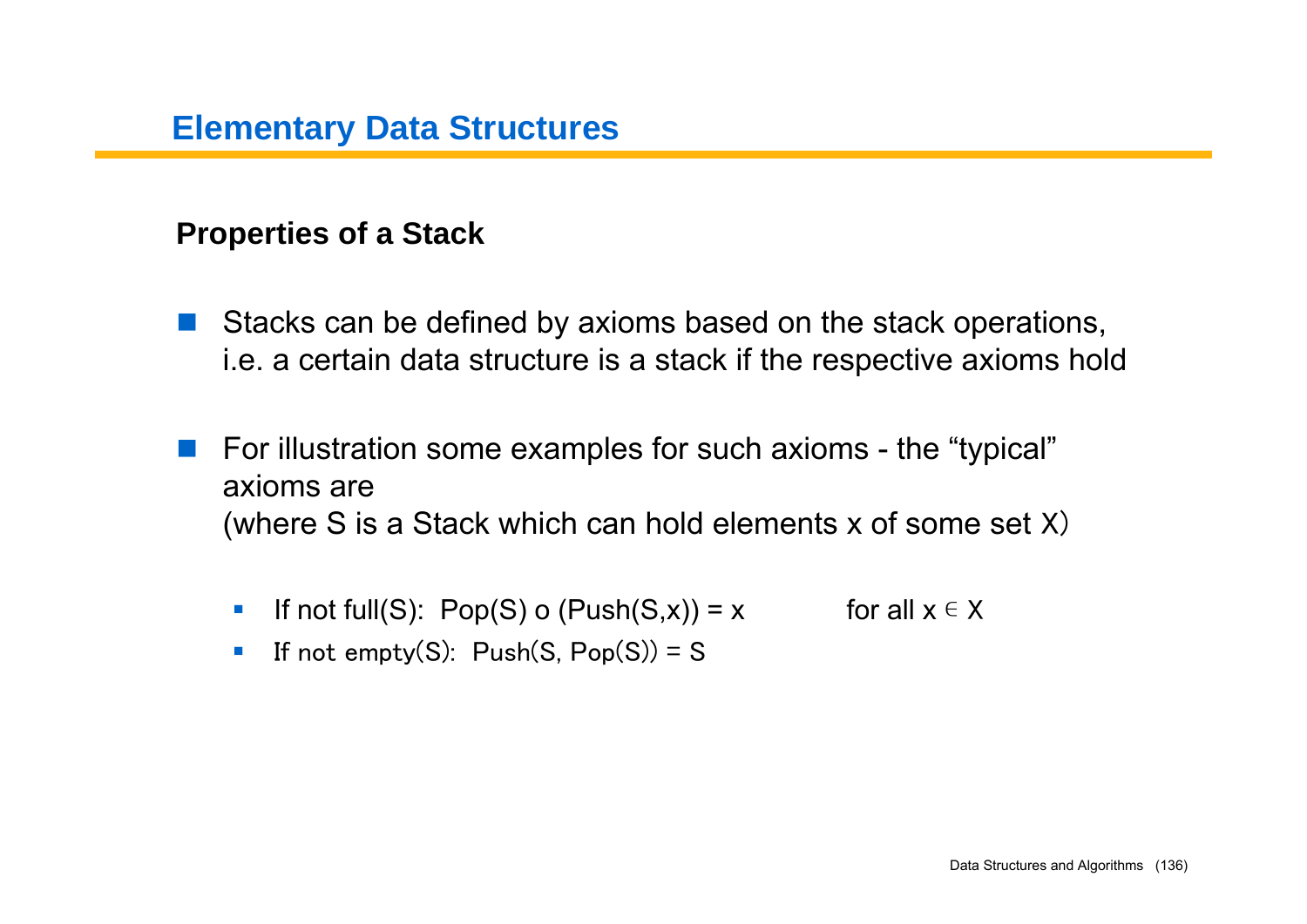#### **Typical Implementation of a Stack**

- A typical implementation of a stack of size n is based on an **array** S[1…n]  $\stackrel{\scriptscriptstyle{\triangle}}{~}$  so it can hold at most n elements
- top(S) is the index of the most recently inserted element
- $\mathcal{L}^{\text{max}}$  The stack consists of elements S[1 … top(S)], where
	- $\blacksquare$ S[1] is the element at the bottom of the stack,
	- $\mathcal{L}_{\mathcal{A}}$ and S[top(S)] is the element at the top.
- The unused elements S[top(S)+1 … n] are not in the stack

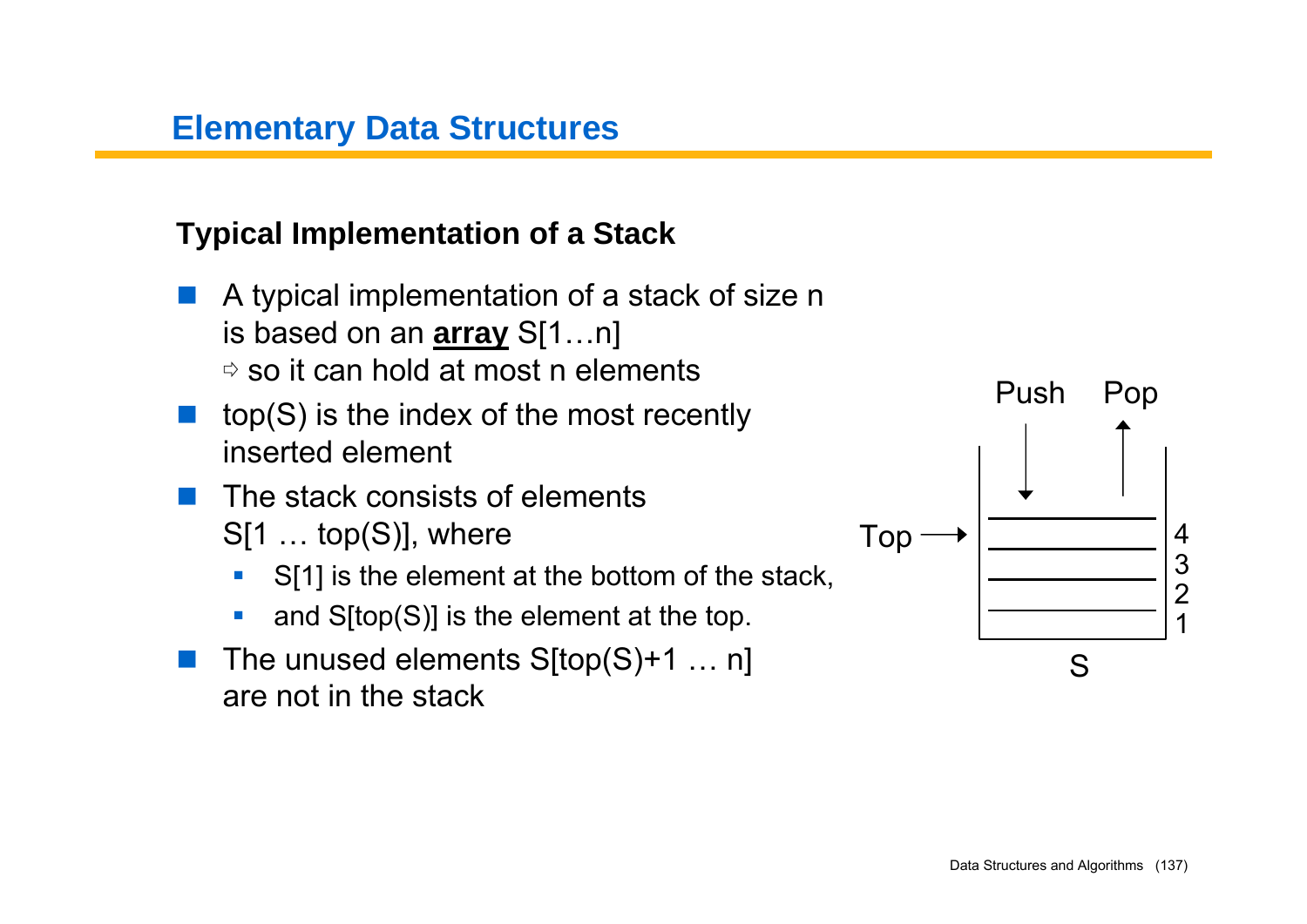#### **Stack**

- $\mathcal{L}^{\text{max}}_{\text{max}}$ If top(S) = 0 the stack is empty  $\Rightarrow$  no element can be popped
- $\label{eq:2} \begin{array}{c} \mathcal{L}_{\text{max}}(\mathcal{A}) \geq 0 \\ \mathcal{L}_{\text{max}}(\mathcal{A}) \geq 0 \end{array}$ If top(S) = n the stack is full  $\Rightarrow$  no further element can be pushed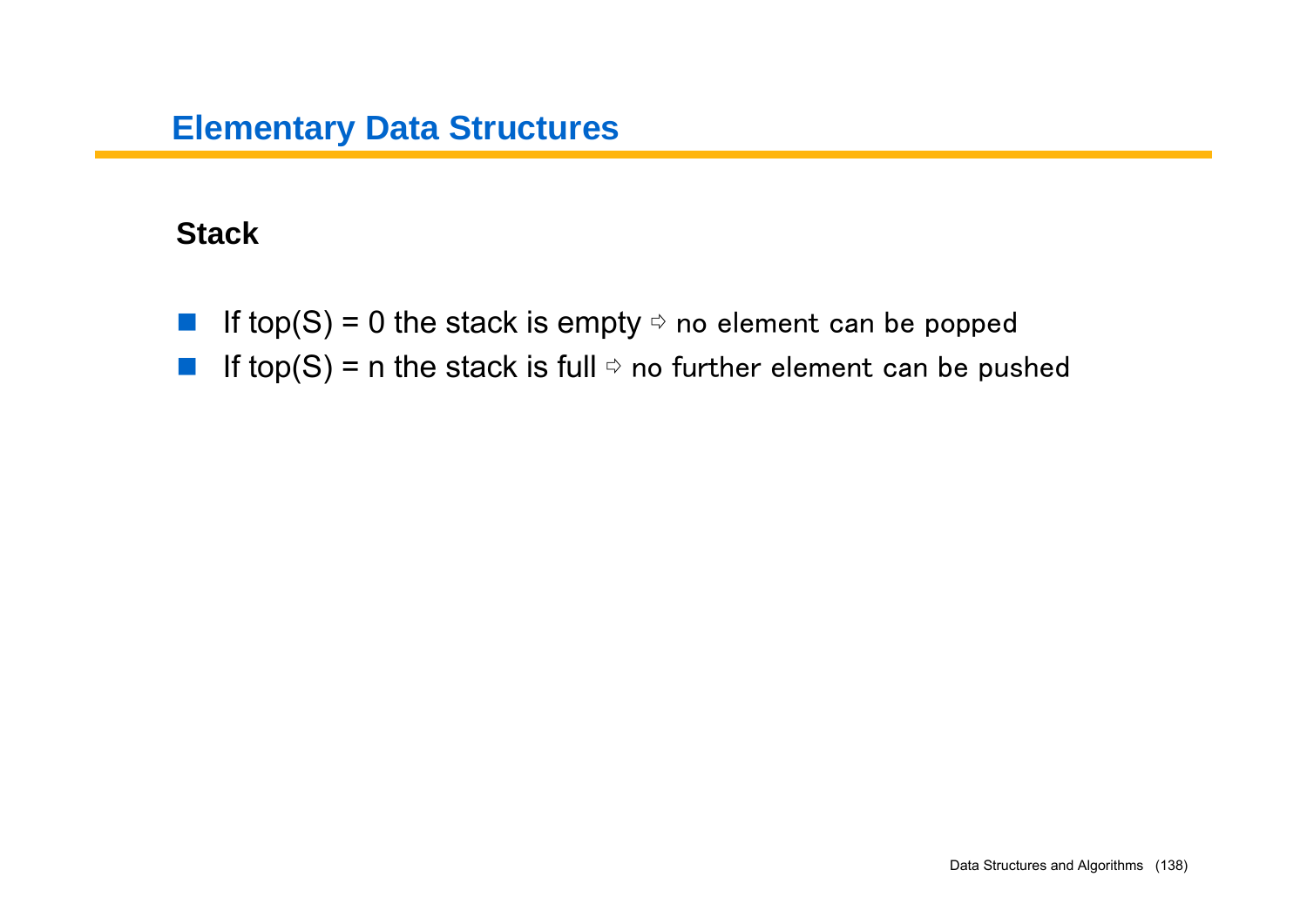**Example (Stack Manipulation)**

Start with stack given, denote changes of "stack state"

- **Push(S, 17)**
- Pop(S), Pop(S), Pop(S), Push(S, 5)
- **Pop(S), Pop(S)**

**Pop(S)** 

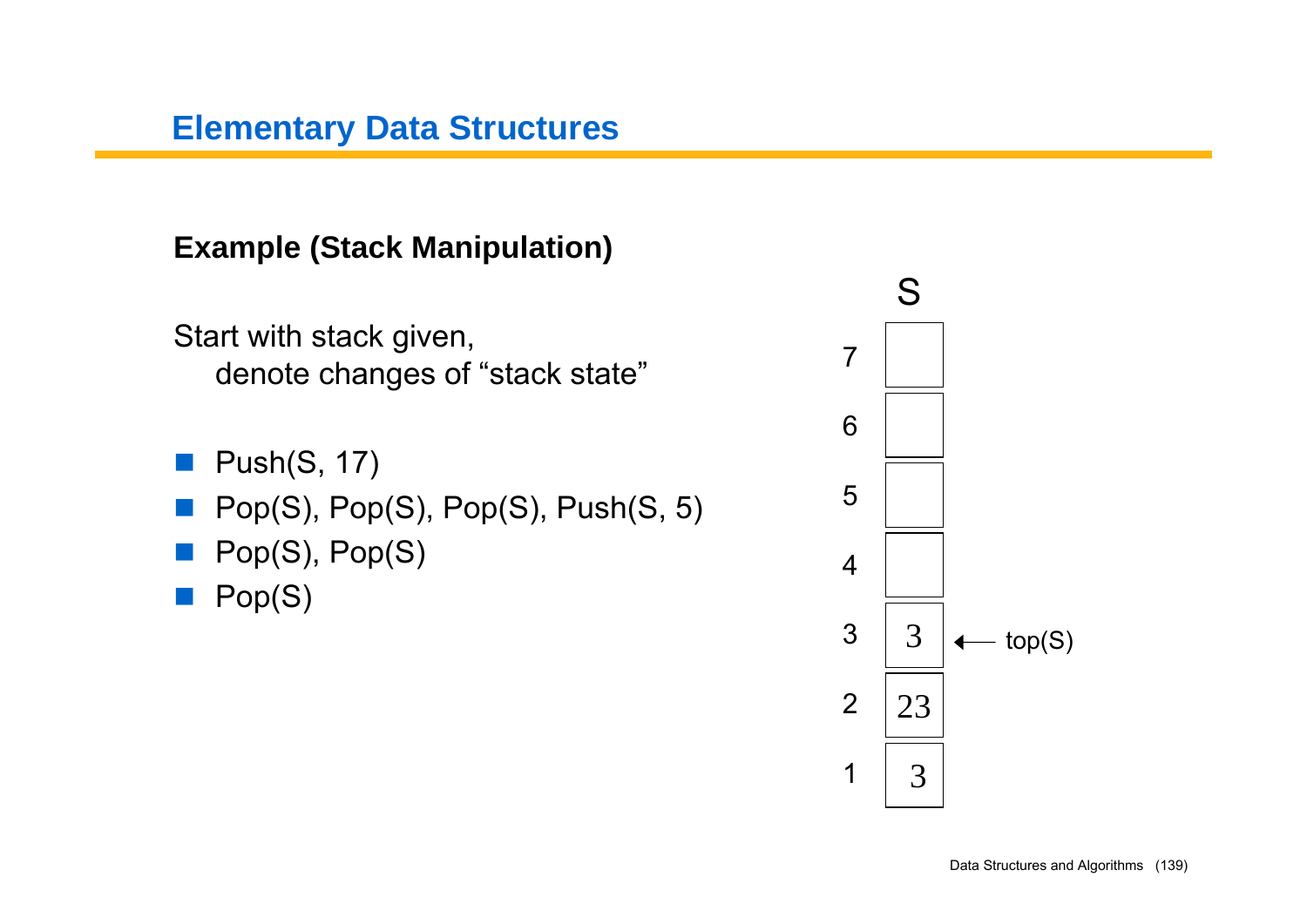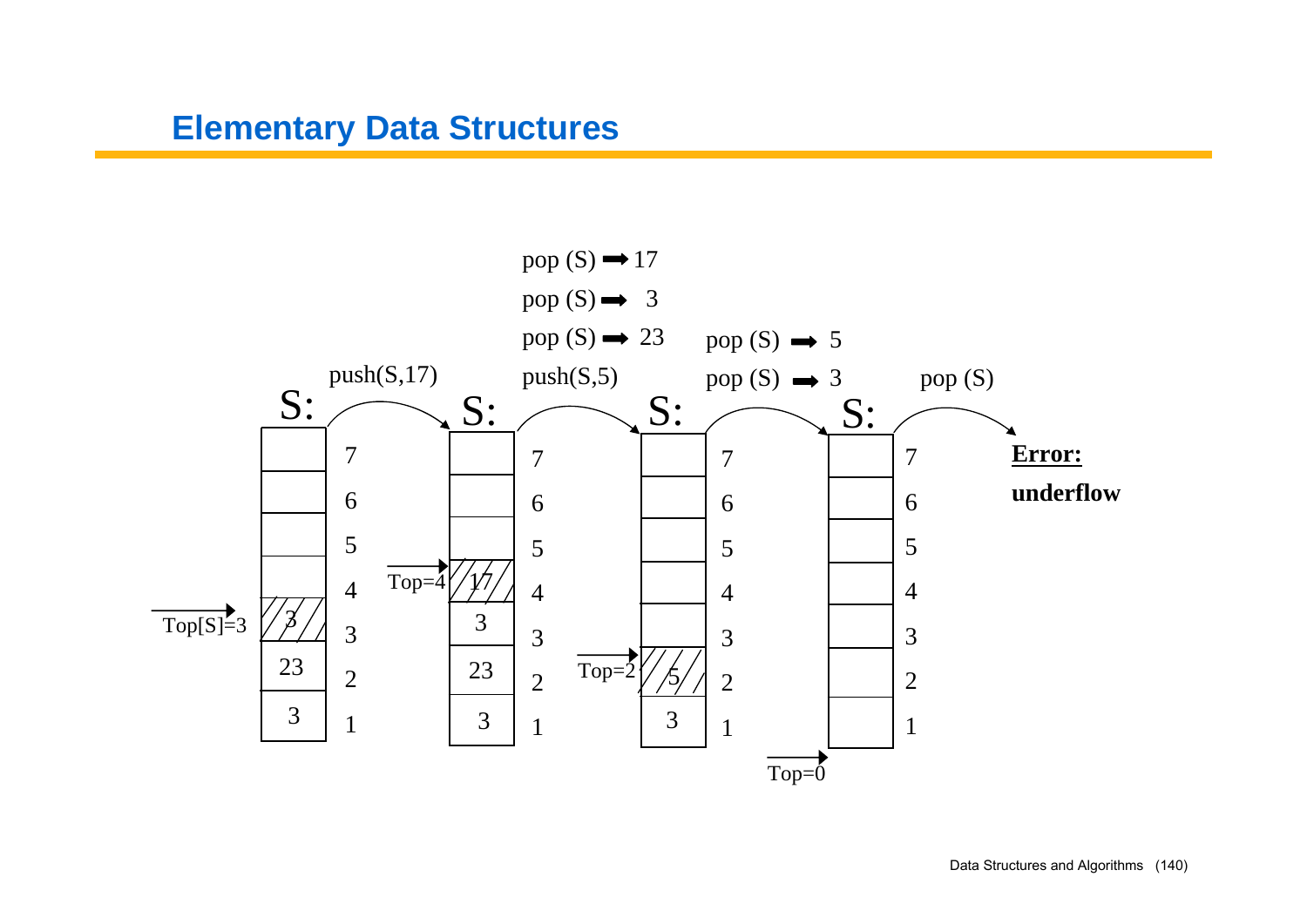**Pseudo Code for Stack Operations**

**Number of elements** 

**NumElements (S) return top[S]**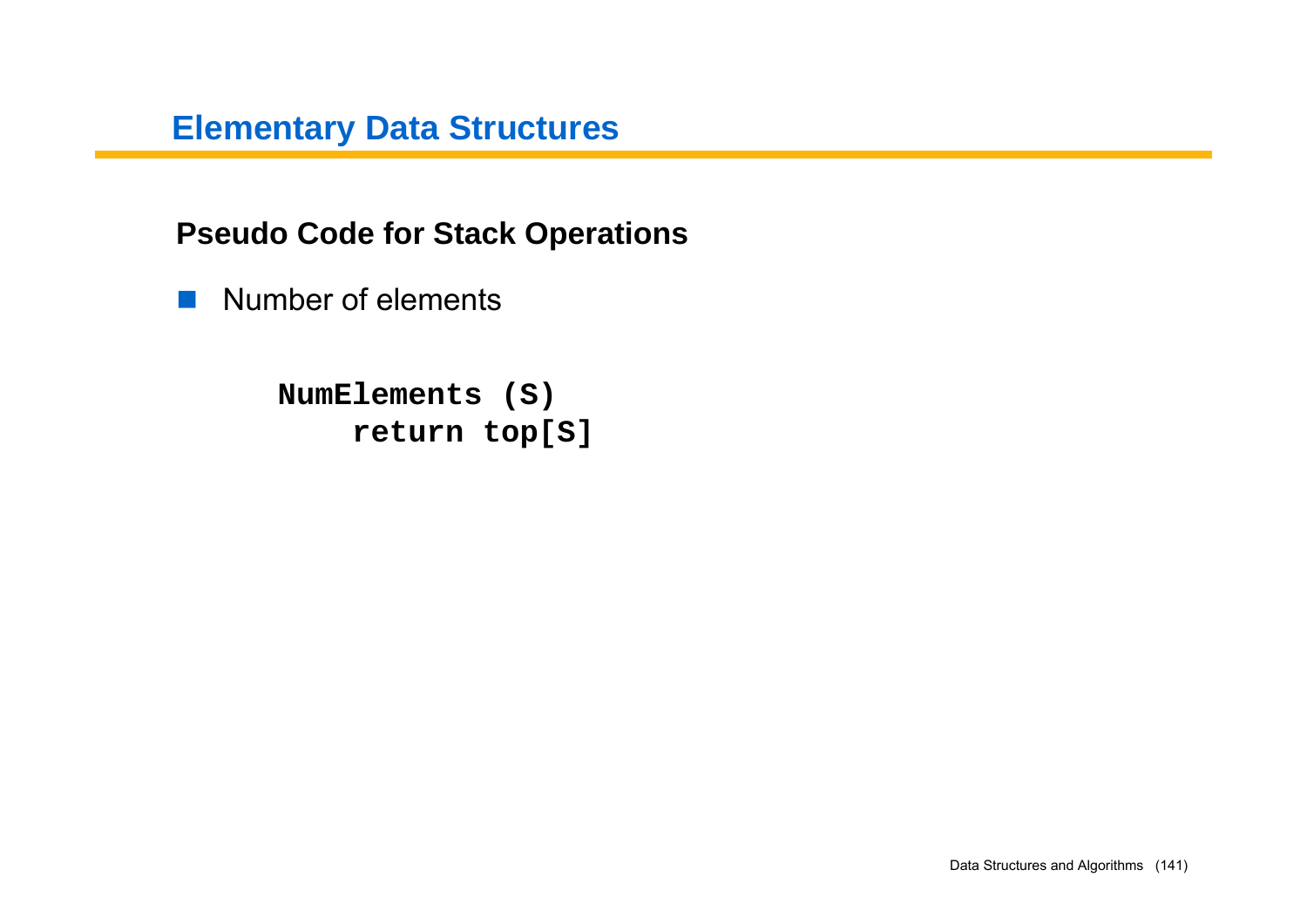**Pseudo Code for Stack Operations**

 $\mathcal{L}(\mathcal{A})$ Test for emptiness

> **Stack\_Empty(S) if top[S]=0 then return true else return false**

■ Test for "stack full"

```
Stack_Full (S)
    if top[S]=n
       then return true
       else return false
```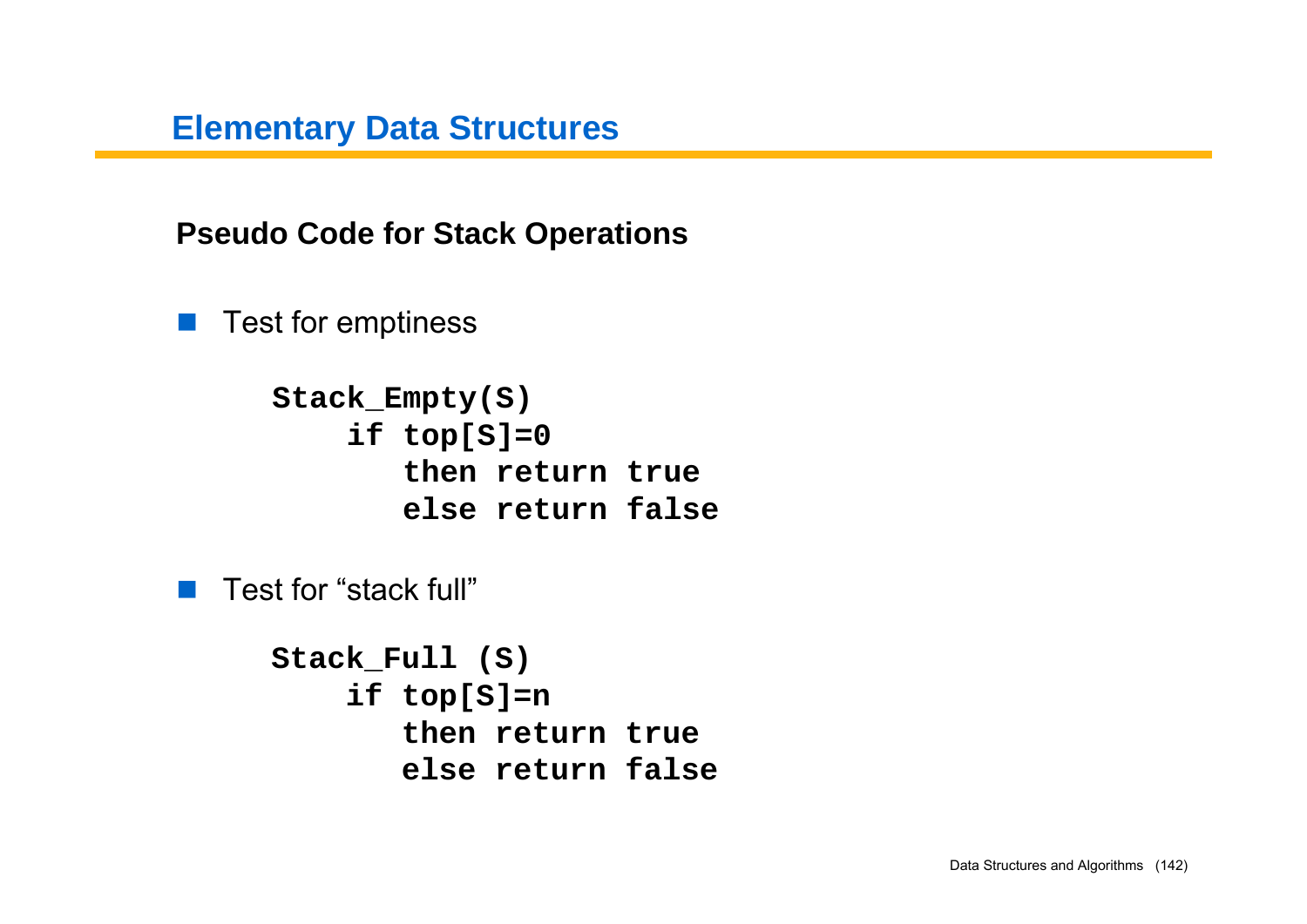**Pseudo Code for Stack Operations**

**Tara** Pushing and Popping This pseudo code contains error handling functionality

```
Push(S,x)
  if Stack_Full(S)
     then error "overflow"else top[S] := top[S]+1
          S[top[S]] := x
Pop(S)
  if Stack_Empty(S)
     then error "underflow"
     else top[S] := top[S]-1
          return S[top[S]+1]
```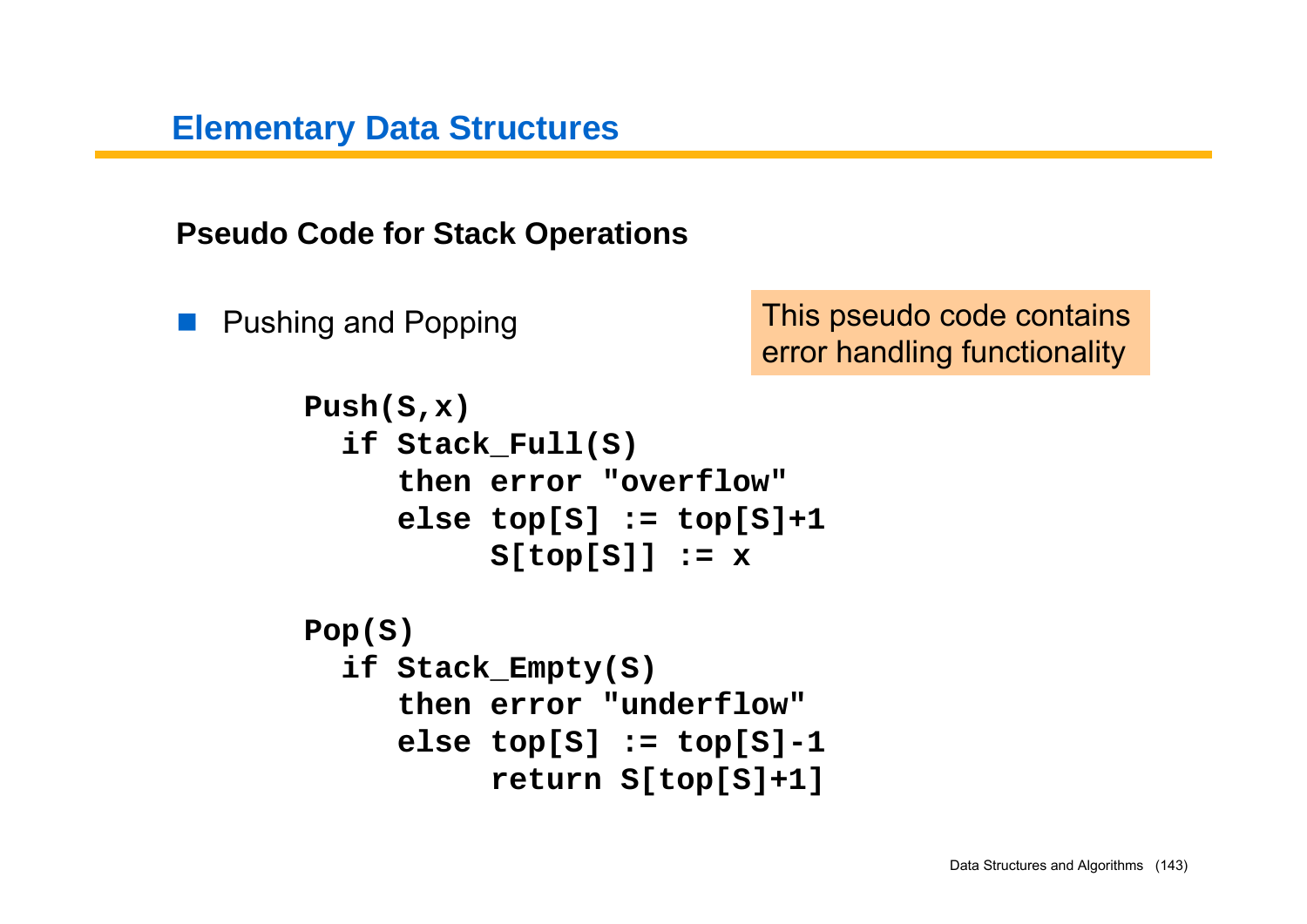**Pseudo Code for Stack Operations**

#### **(Asymptotic) Runtime**

#### **In NumElements**:

number of operations independent of size n of stack  $~\Rightarrow$  constant  $~\Rightarrow$   ${\sf O}(1)$ 

 $\mathcal{L}_{\mathcal{A}}$  **Stack\_Empty** and **Stack\_Full**: number of operations independent of size n of stack  $^\Rightarrow$  constant  $^\Rightarrow$  O(1)

#### $\mathcal{L}_{\mathcal{A}}$ **Push** and **Pop**:

number of operations independent of size n of stack  $^\Rightarrow$  constant  $\Rightarrow$   $\mathsf{O}(1)$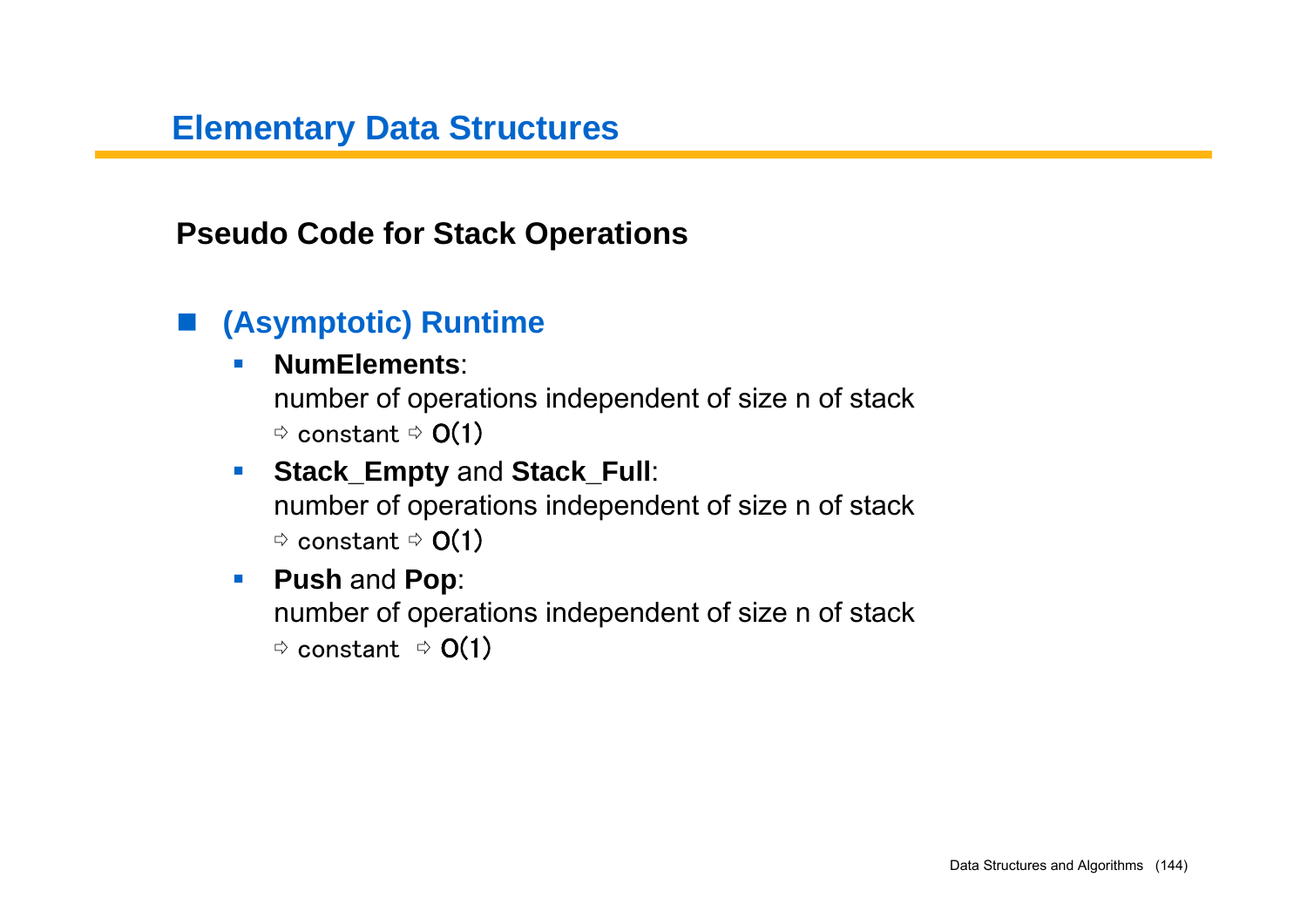# **Queue**

- $\mathcal{L}(\mathcal{A})$  A **queue** implements the FIFO (first-in, first-out) policy
	- $\mathcal{L}$ Like a line of people at the post office or in a shop



For a queue,

- $\mathbb{R}^n$  the insert operation is called **Enqueue** (=> place at the tail of the queue)
- $\mathbb{R}^3$  and the delete operation is called **Dequeue** (=> take from the head of the queue)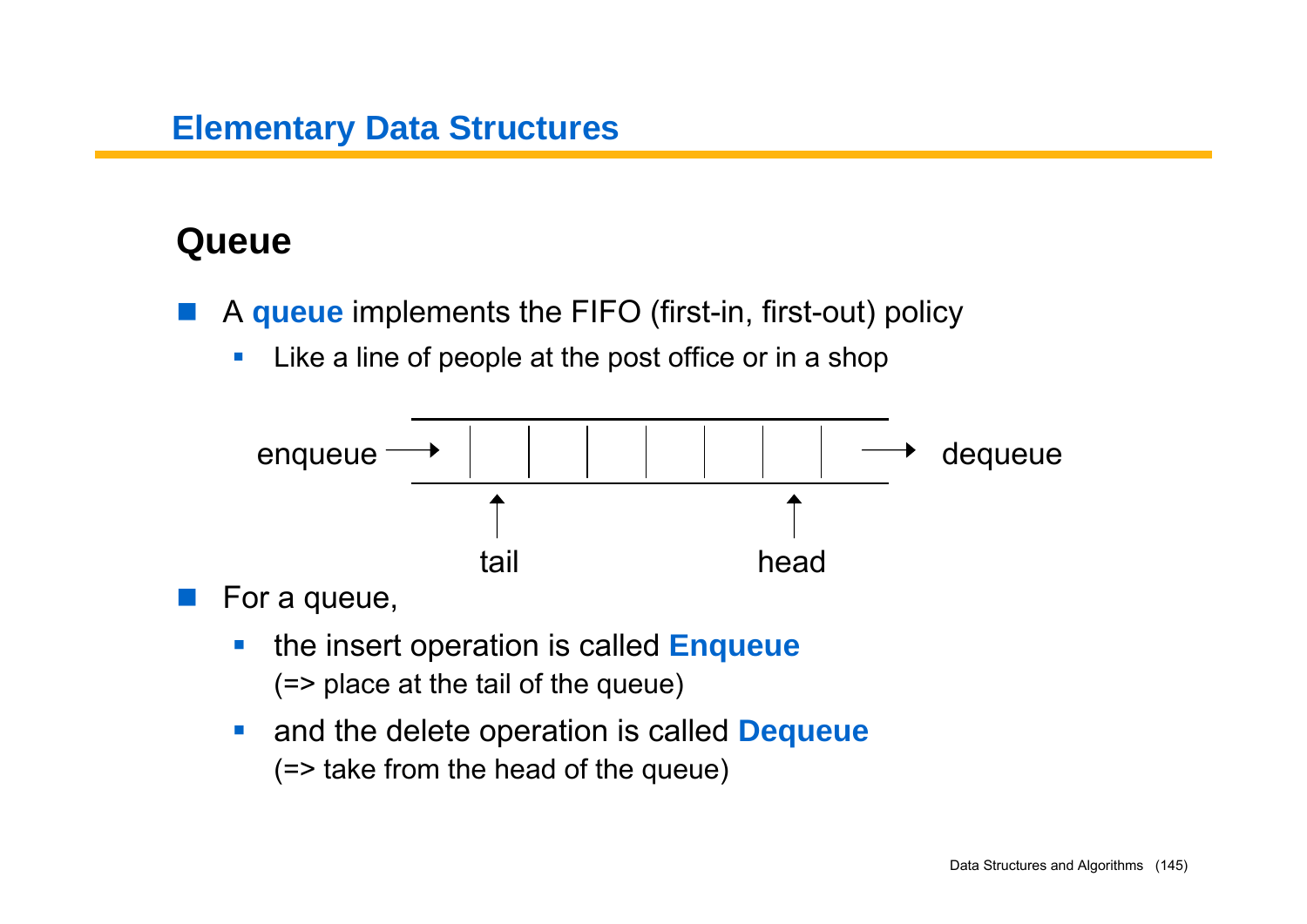#### **Where are Queues used?**

- $\frac{1}{2} \frac{1}{2} \frac{1}{2} \frac{1}{2} \frac{1}{2}$ In multi-tasking systems (communication, synchronization)
- H. In communication systems (store-and-forward networks)
- $\mathbb{R}^n$ In servicing systems (queue in front of the servicing unit)
- $\mathcal{L}^{\text{max}}_{\text{max}}$  Queuing networks (performance evaluation of computer and communication networks)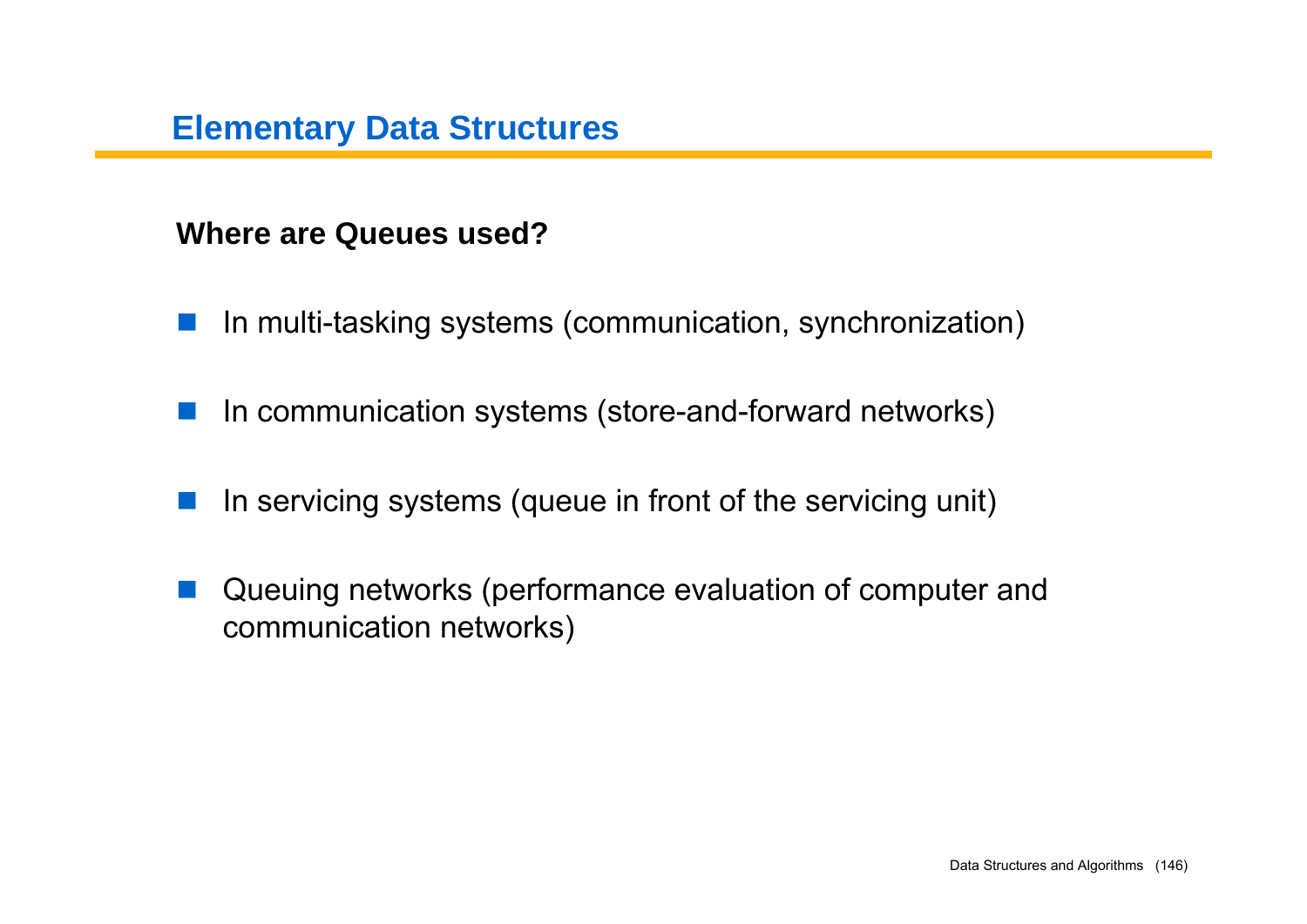#### **Typical Implementation of a Queue**

- A typical implementation of a queue consisting of at most n-1 elements is based on an **array** Q[1 … n]
- Its attribute **head(Q)** points to the head of the queue.
- Its attribute **tail(Q)** points to the position where a new element will be ins erted into the queue (i.e. one position behind the last element of the queue).
- $\blacksquare$  The elements in the queue are in positions head(Q), head(Q)+1, ..., tail(Q)-1, where we wrap around the array boundary in the sense that Q[1] immediately follows Q[n]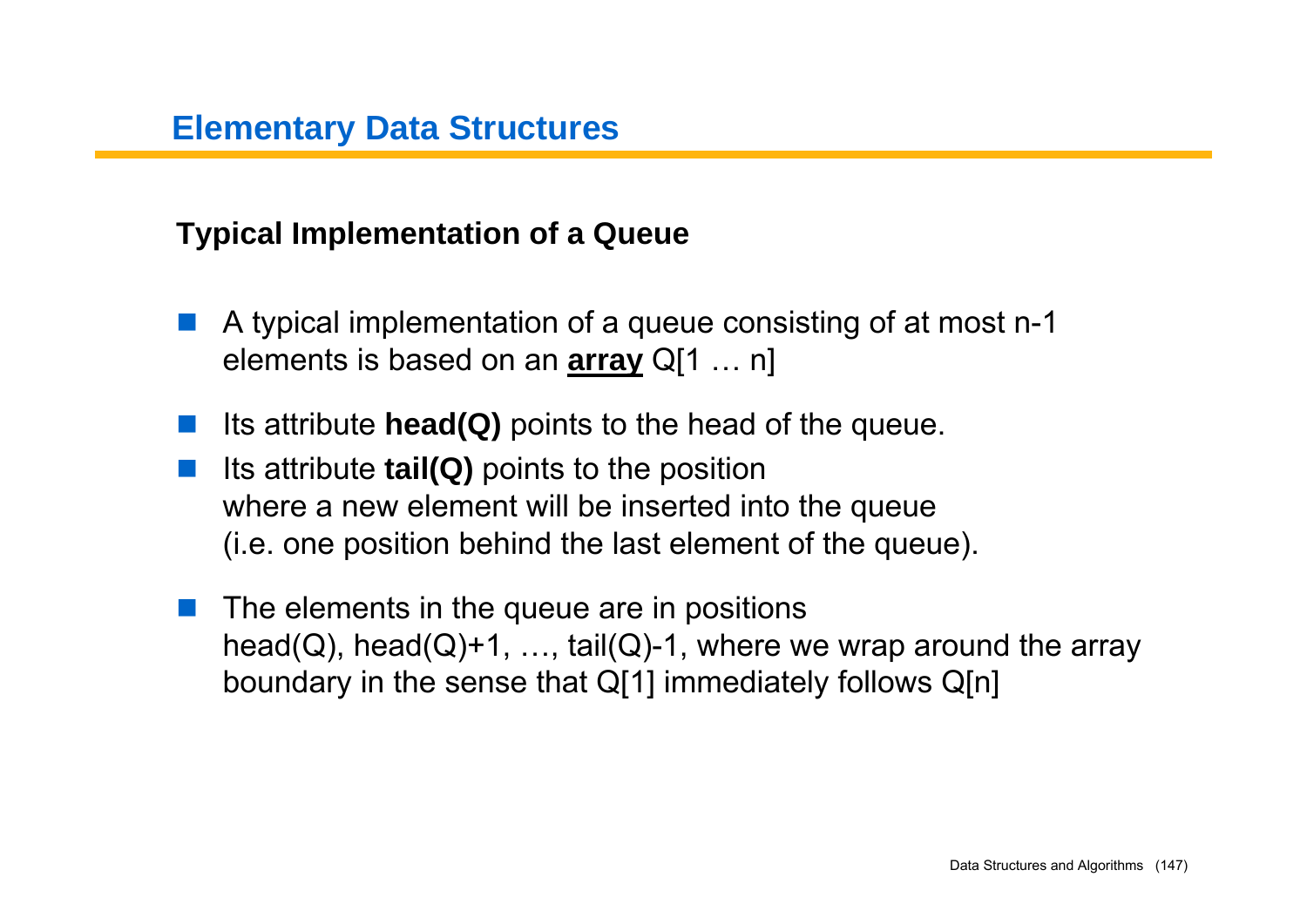#### **Example (1)**

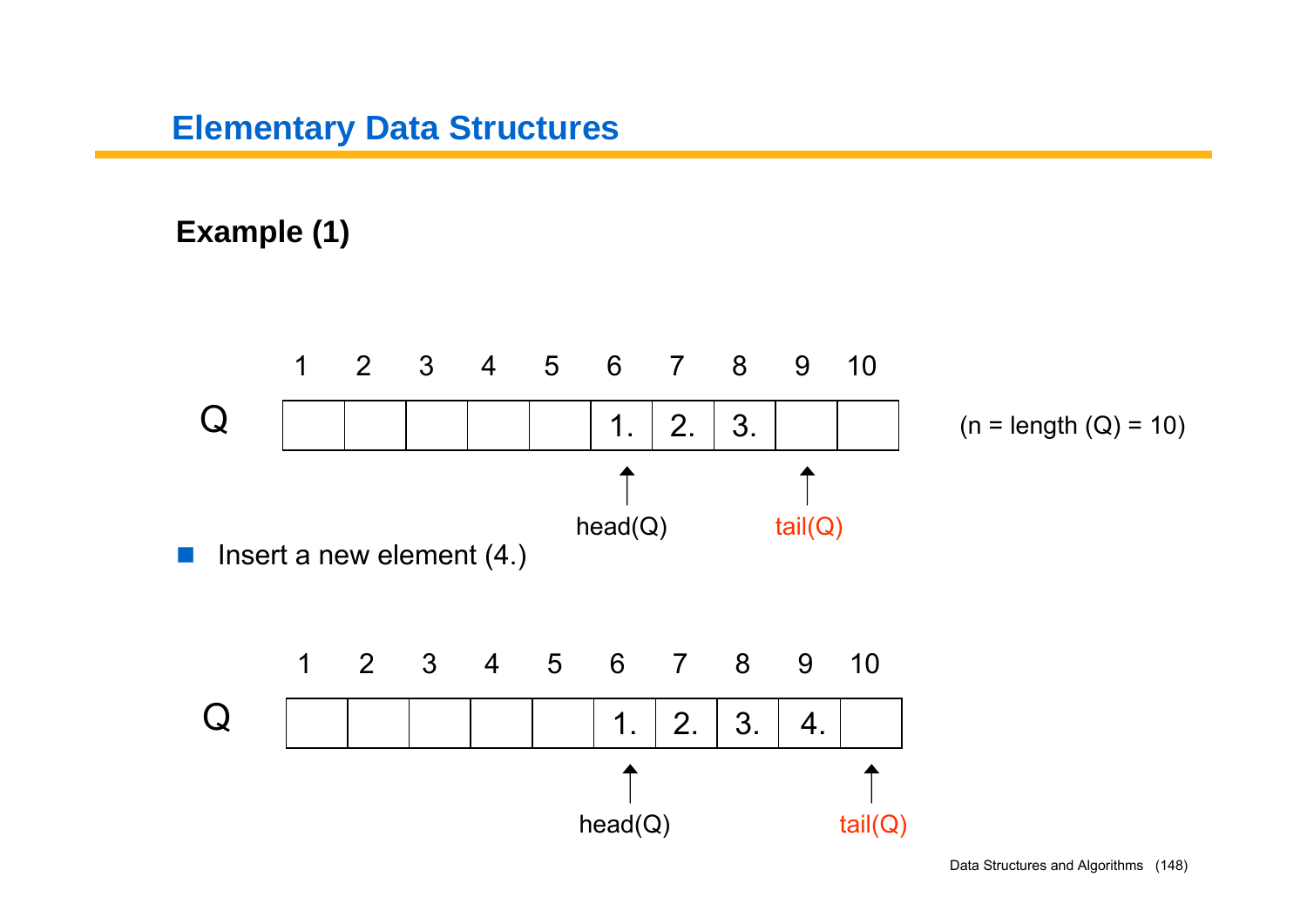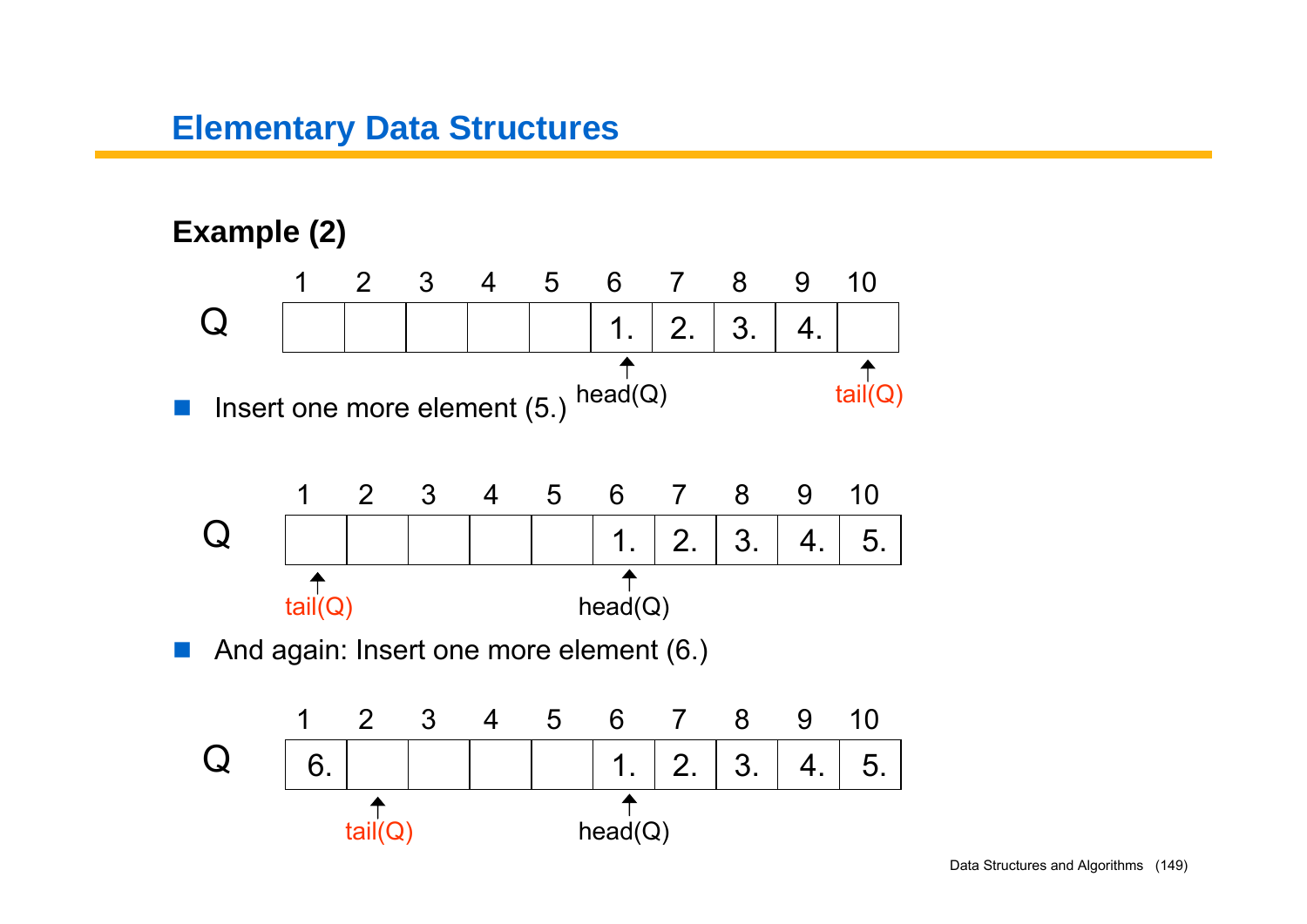#### **Typical Implementation of a Queue**

- Number of elements in queue
	- $\mathcal{L}_{\mathcal{A}}$ If tail > head:

 $NumElements(Q) = tail - head$ 

 $\blacksquare$ If tail < head:

NumElements( $Q$ ) = tail – head + n

 $\mathcal{L}_{\mathcal{A}}$ If tail  $=$  head:

 $NumElements(Q) = 0$ 

- $\blacksquare$ Initially: head[ $Q$ ] = tail[ $Q$ ] = 1
- a sa sa Position of elements in queue
	- $\overline{\mathbb{R}}$ The x. element of a queue Q  $(1 \le x \le$  NumElements $(Q)$ is mapped to array position

head(Q) + (x - 1) if x  $\leq$  n – head +1 (no wrap around) head(Q) +  $(x - 1) - n$  if  $x > n - head +1$  (wrap around)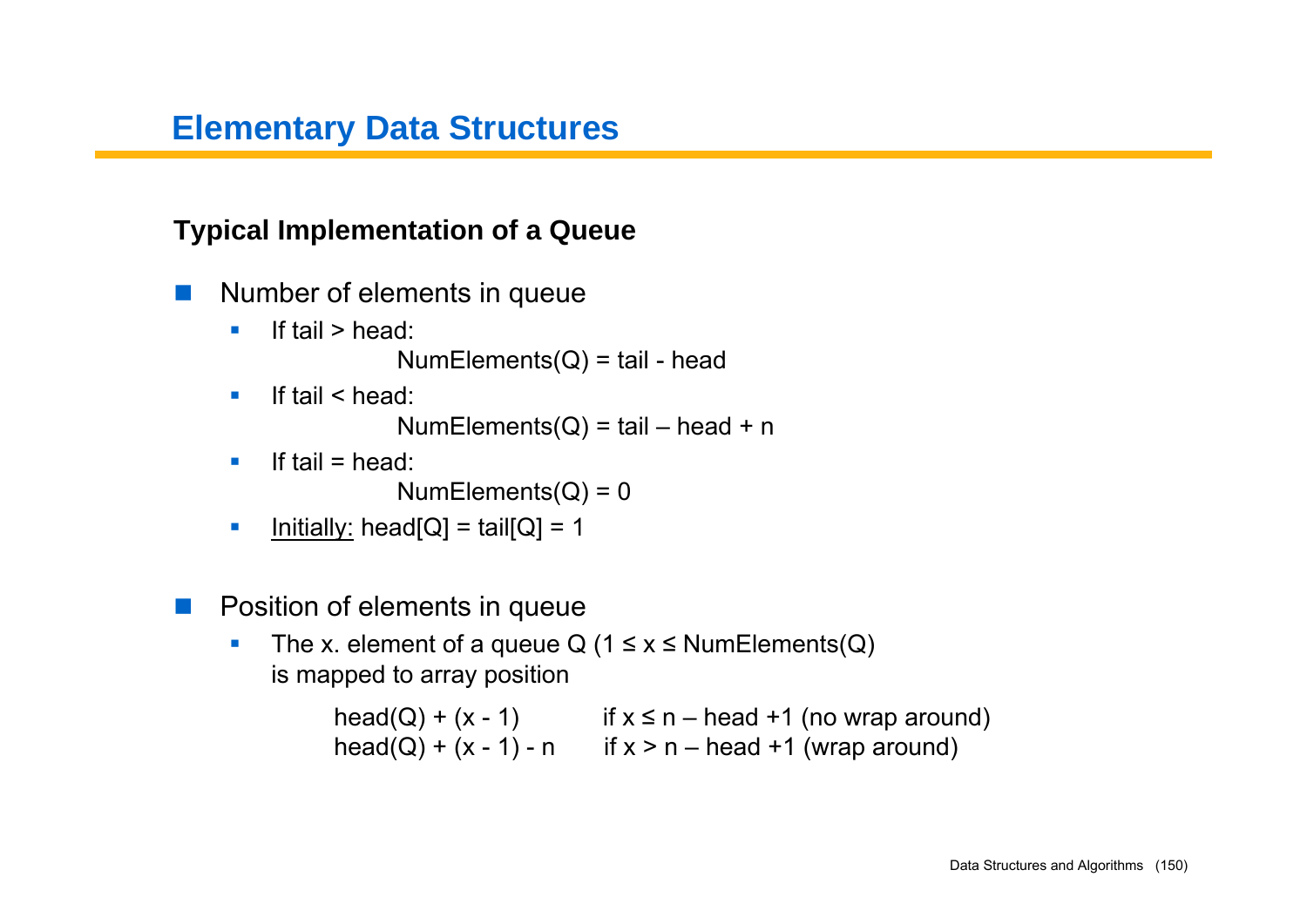#### **Typical Implementation of a Queue**

Remark:

- $\overline{\phantom{a}}$  A queue implemented by a n-element array can hold at most n-1 elements
- $\mathcal{L}_{\mathcal{A}}$  otherwise we could not distinguish between an empty and a full queue
- A queue Q is empty:  $(\Leftrightarrow$  NumElements(Q) = 0)
	- $\mathcal{L}_{\mathcal{A}}$ if head( $Q$ ) = tail( $Q$ )
- A queue Q is full:  $\Leftrightarrow$  NumElements(Q) = n-1)
	- if head(Q) = (tail(Q) + 1) (head(Q) > tail(Q))
	- if head(Q) = (tail(Q) n + 1) (head(Q) < tail(Q))

- 
-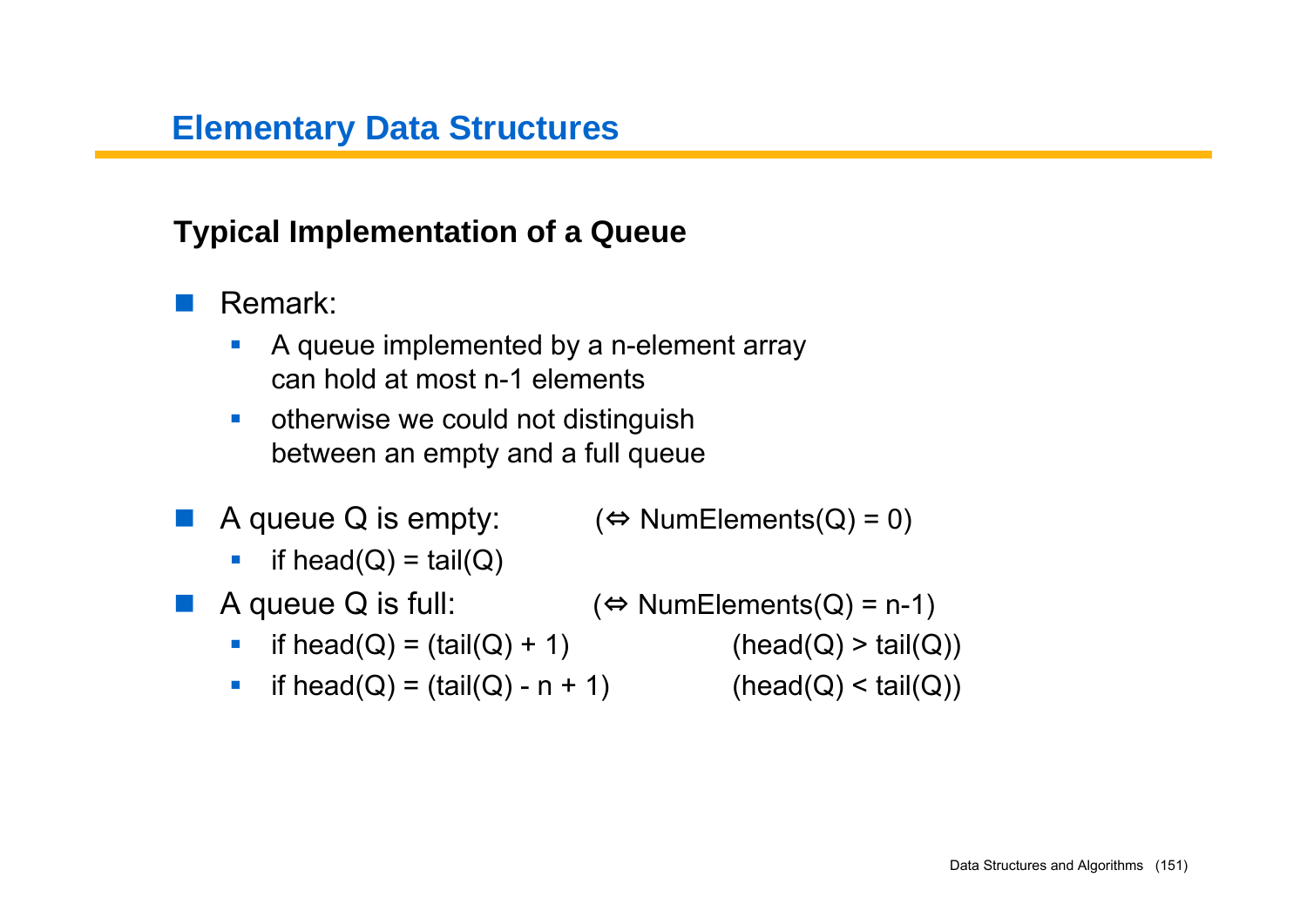**Example (Queue Manipulation)**



Start with queue given, denote changes of "queue state"

- Enqueue(Q, 2), Enqueue(Q, 3), Enqueue(Q, 7)
- **Dequeue(Q)**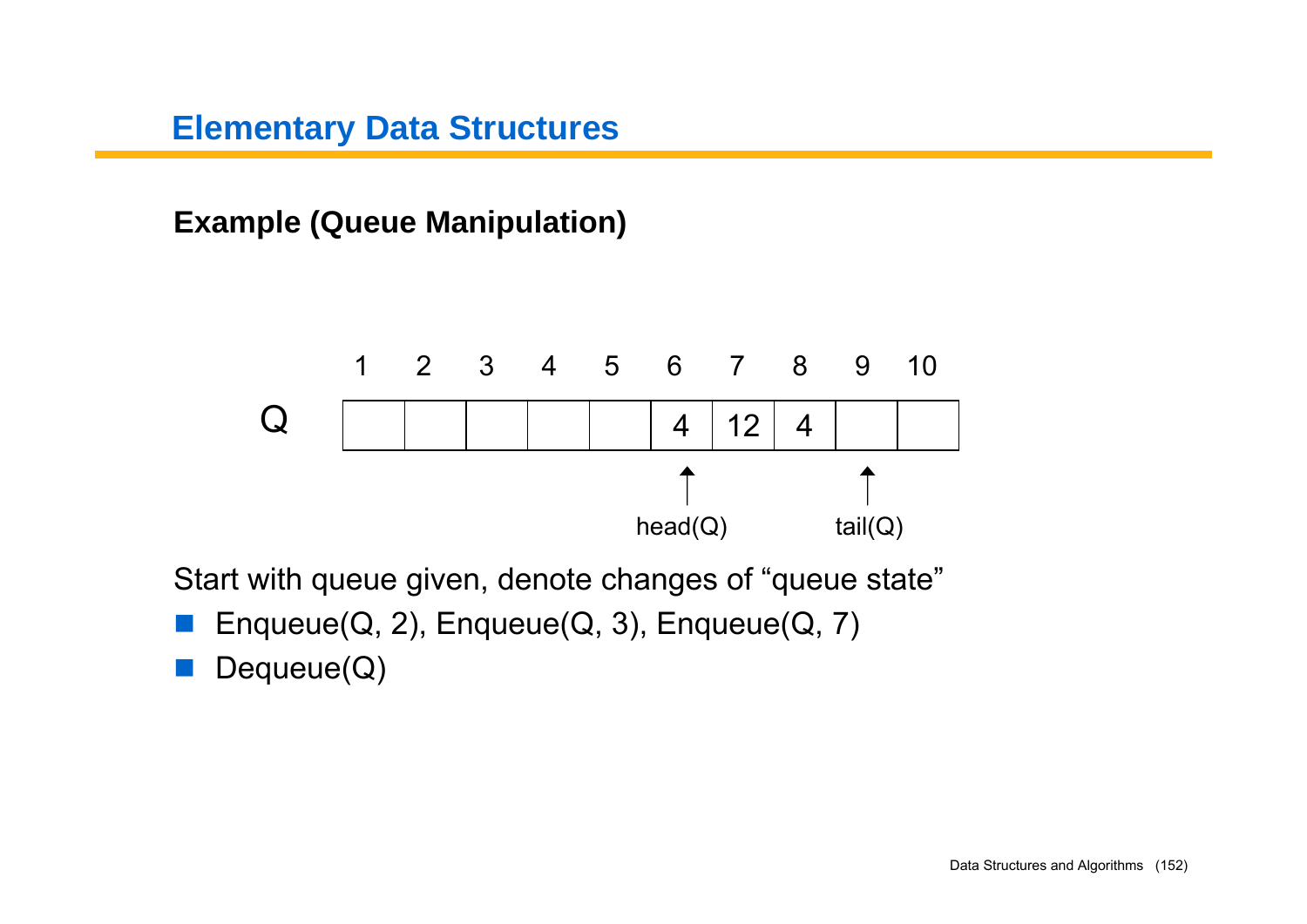```
Queue Operations
   Enqueue and Dequeue
    Enqueue(Q,x)
      Q[tail[Q]] := x
      if tail[Q]=length[Q]
          then tail[Q] := 1
          else tail[Q] := tail[Q]+1
    Dequeue(Q)
      x := Q[head[Q]]
      if head[Q]=length[Q]
          then head[Q] := 1
          else head[Q] := head[Q]+1
      return xPrecondition: queue not full
                                  Precondition: queue not empty
                              This pseudo code does not contain
                              error handling functionality
                              (see stack push and pop)
```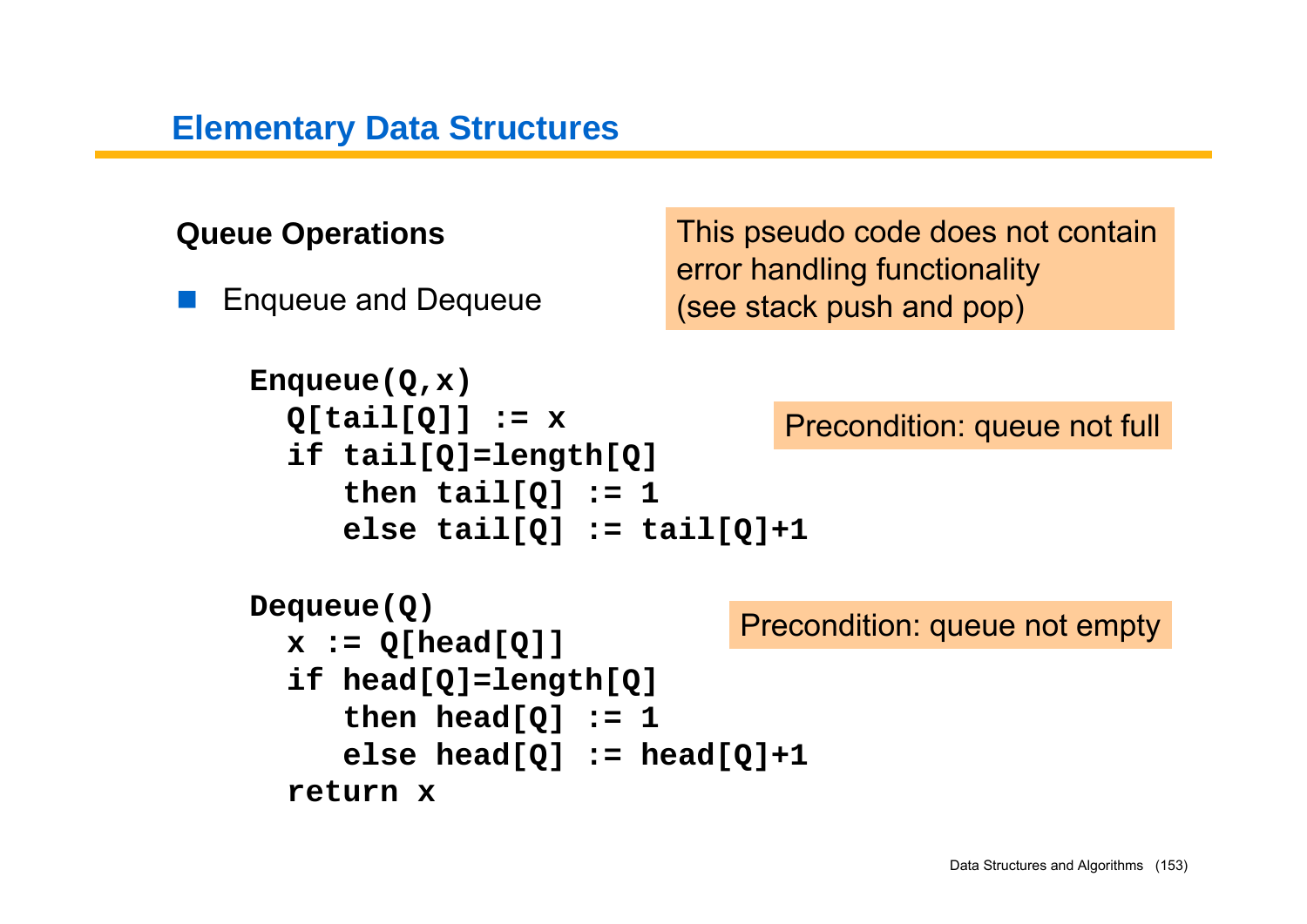**Pseudo Code for Queue Operations**

# **(Asymptotic) Runtime**

 $\mathcal{C}$  **Enqueue** and **Dequeue**: number of operations independent of size n of queue  $^\rightthreetimes$  constant  $\Rightarrow$  O(1)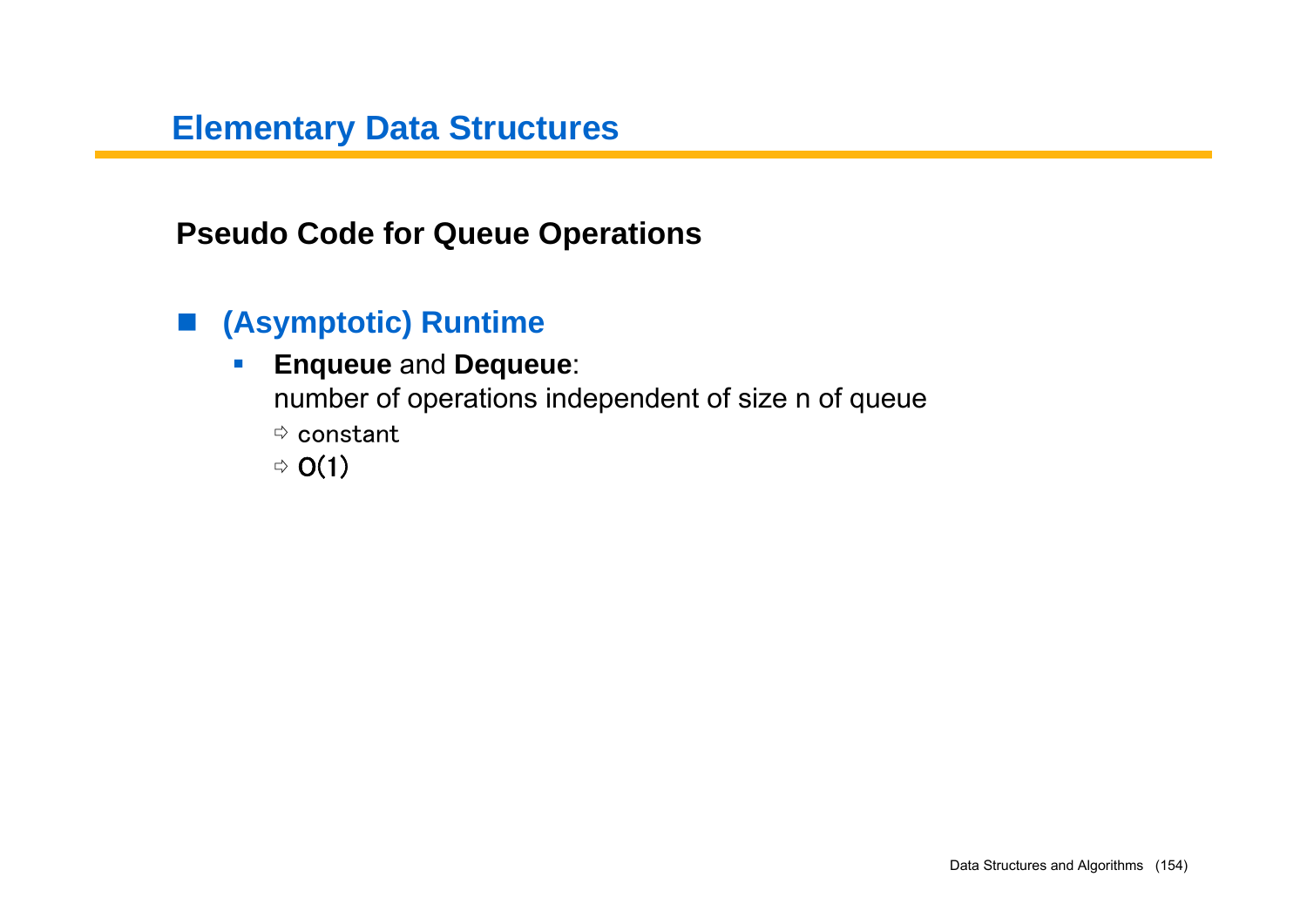# **Introduction toData Structures and Algorithms**

# Chapter: **Elementary Data Structures(2)**

Friedrich-Alexander-Universität Erlangen-Nürnberg



Lehrstuhl Informatik 7 (Prof. Dr.-Ing. Reinhard German) Martensstraße 3, 91058 Erlangen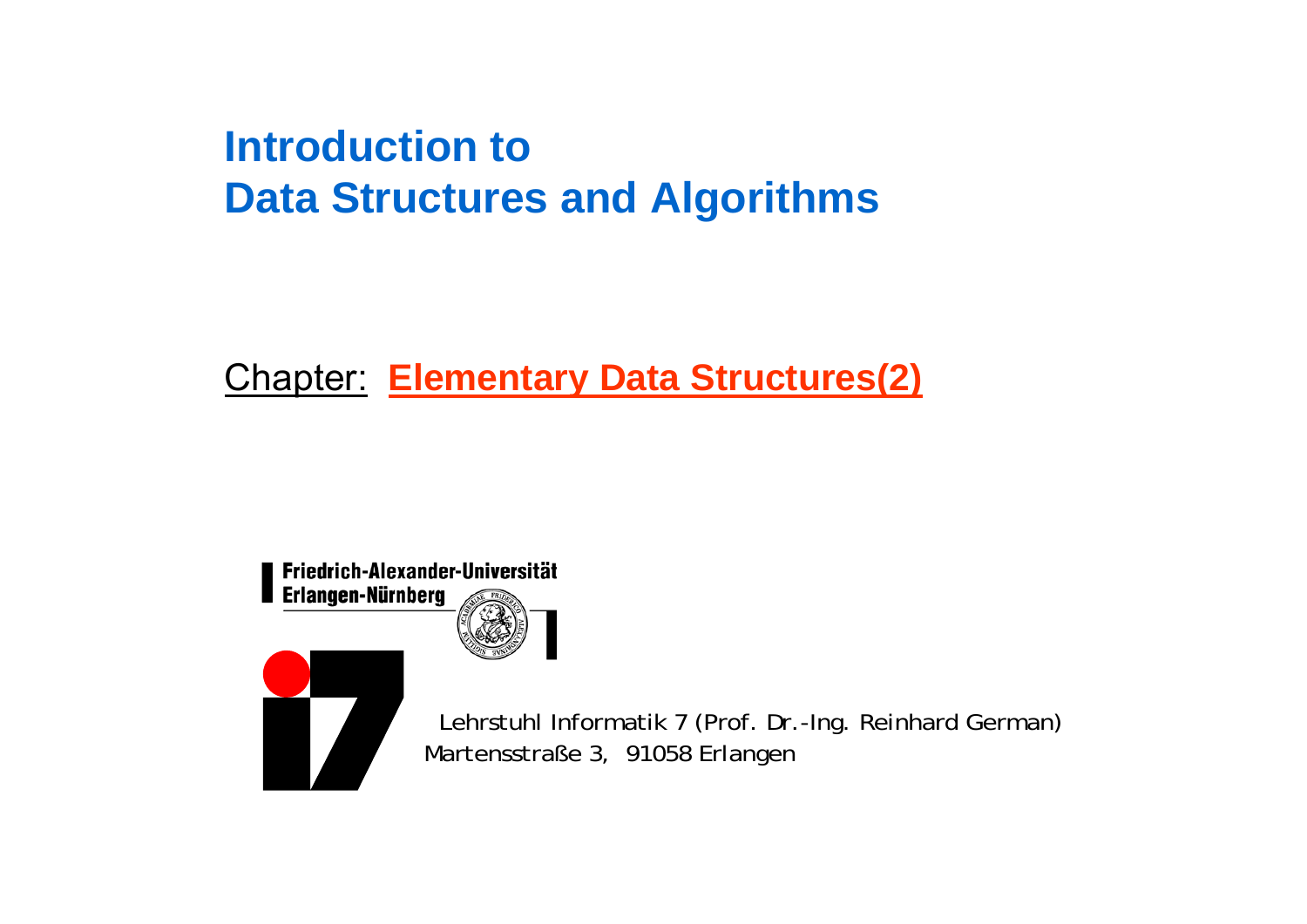#### **Typical Examples of Elementary Data Structures**



- **N** Stack
- $\mathbb{R}^n$ **Queue**
- $\mathcal{L}^{\text{max}}_{\text{max}}$ Linked List
- **n** Tree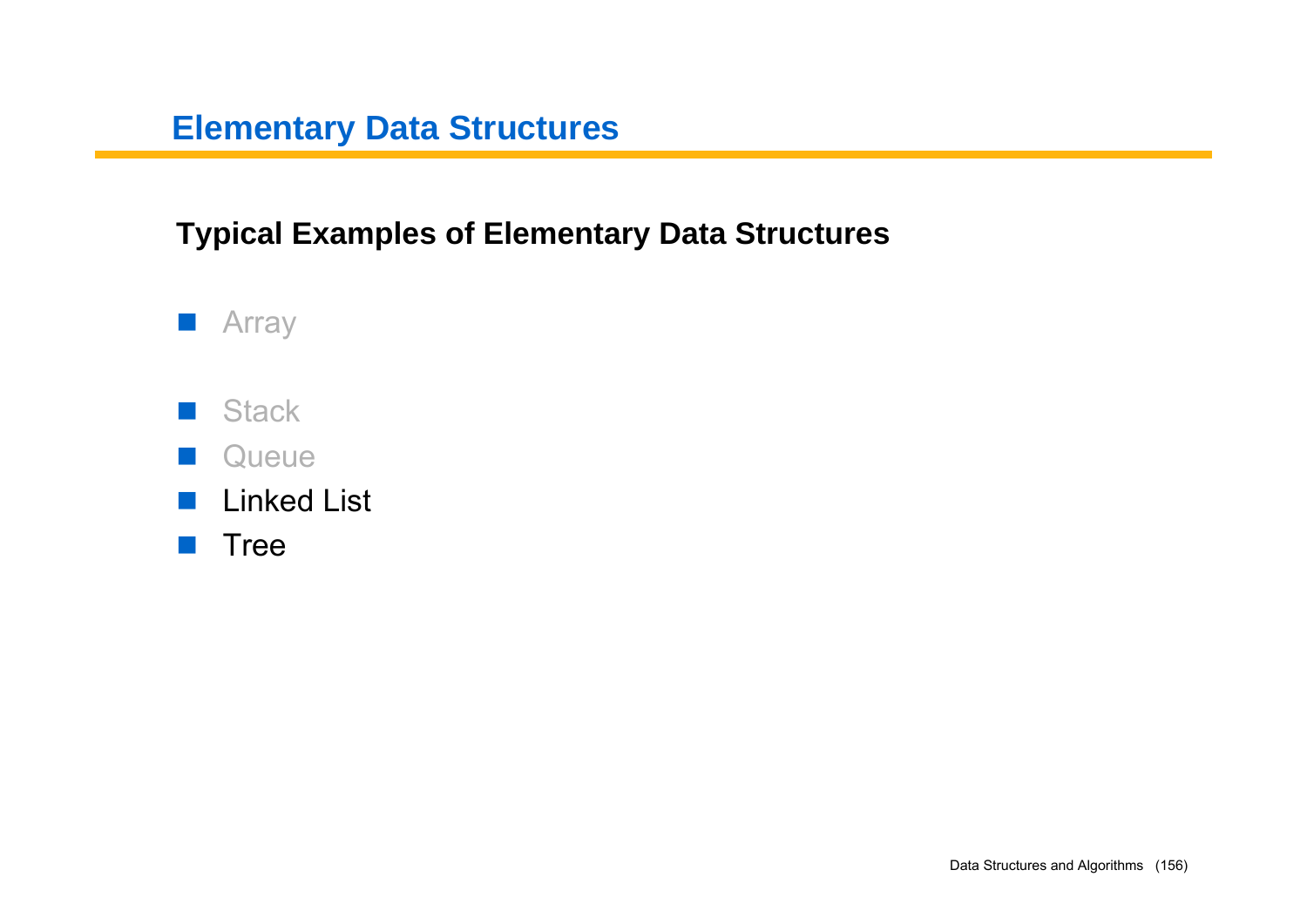#### **Linked List**

- $\mathcal{L}(\mathcal{A})$  In a **linked list**, the elements are arranged in a linear order, i.e. each element (except the first one) has a **predecessor** and each element (except the last one) has a **successor**.
- **Unlike an array, elements are not addressed by an index,** but by a **pointer** (a reference).
- $\mathcal{L}^{\text{max}}$ There are *singly* linked lists and *doubly* linked lists.
- **I** A list may be sorted or unsorted.
- A list may be circular (i.e. a ring of elements).
- **I** Here we consider mainly unsorted, doubly linked lists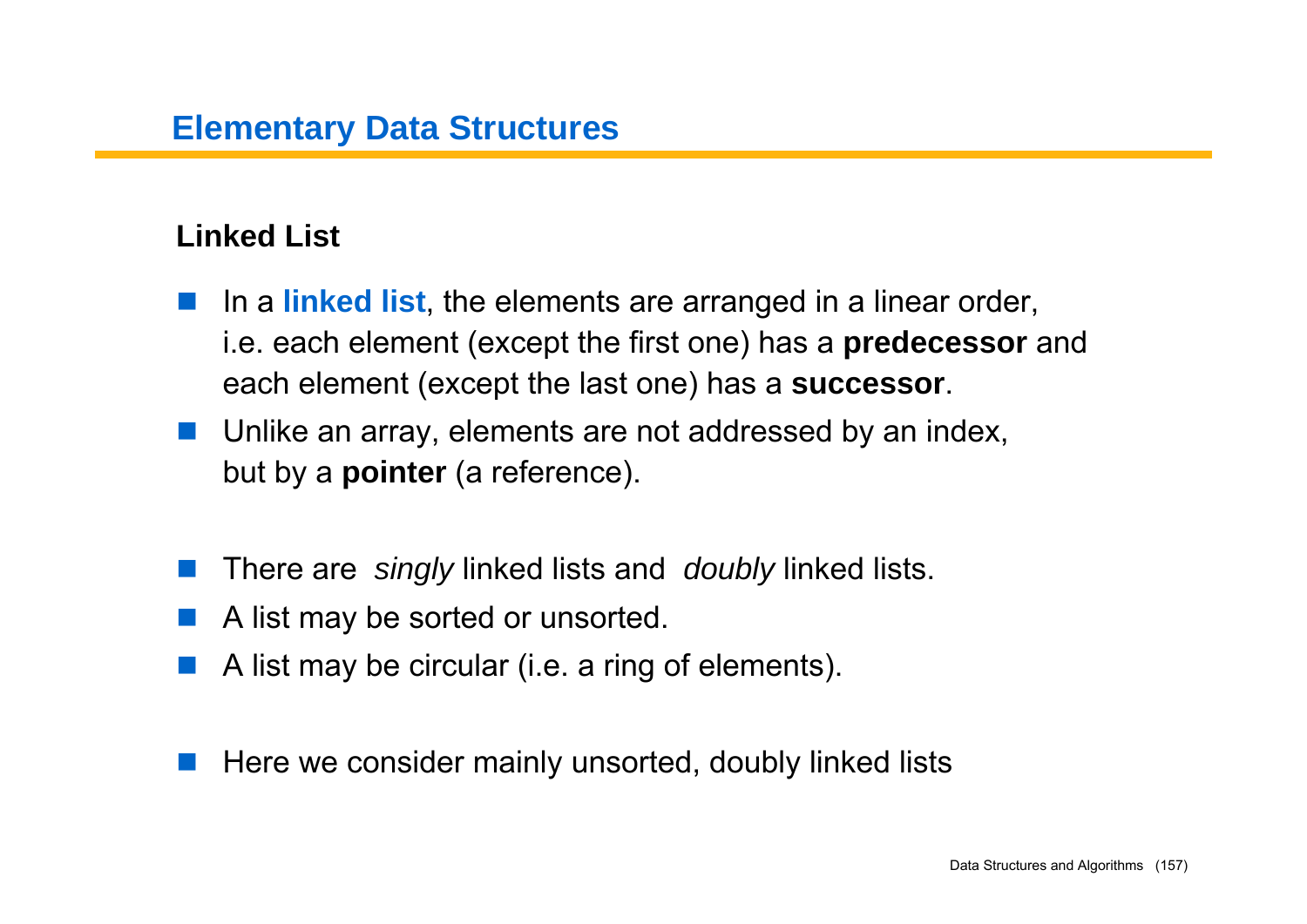#### **Linked List**

- $\mathcal{L}(\mathcal{A})$  Each element x of a (doubly) linked list has three fields
	- $\mathcal{L}_{\mathcal{A}}$ A pointer **prev** to the previous element
	- $\mathcal{C}$ A pointer **next** to the next element
	- M. A field that contains a **key** (value of a certain type)
	- $\mathcal{C}$ Possibly a field that contains satellite data (ignored in the following)



- $\mathcal{L}^{\text{max}}$  Pointer fields that contain no pointer pointing to another element contain the special pointer **NIL** (∖)
- The pointer **head**[L] points to the first element of the linked list
- If head[L] = NIL the list L is an **empty list**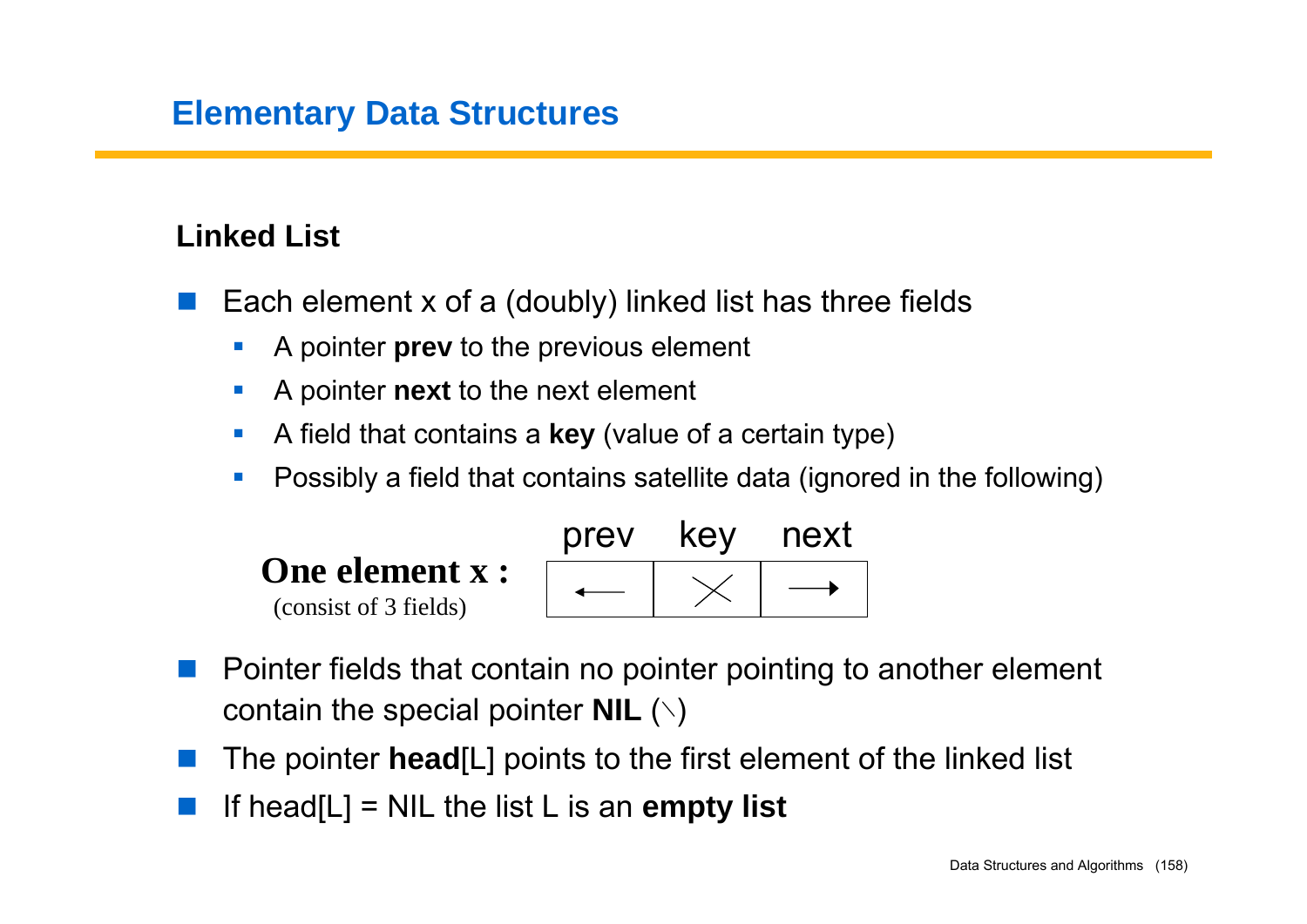#### **Linked List**

- $\mathcal{L}^{\text{max}}_{\text{max}}$  In a linked list, the insert operation is called **List\_Insert**, and the delete operation is called **List\_Delete**.
- $\mathcal{L}^{\text{max}}$  In a linked list we may search for an element with a certain key k by calling **List\_Search**.

Linked List Example**:** dynamic set {11, 2 ,7 , 13}



#### **Notice:**

*prev*[head] = NIL and *next*[tail] = NIL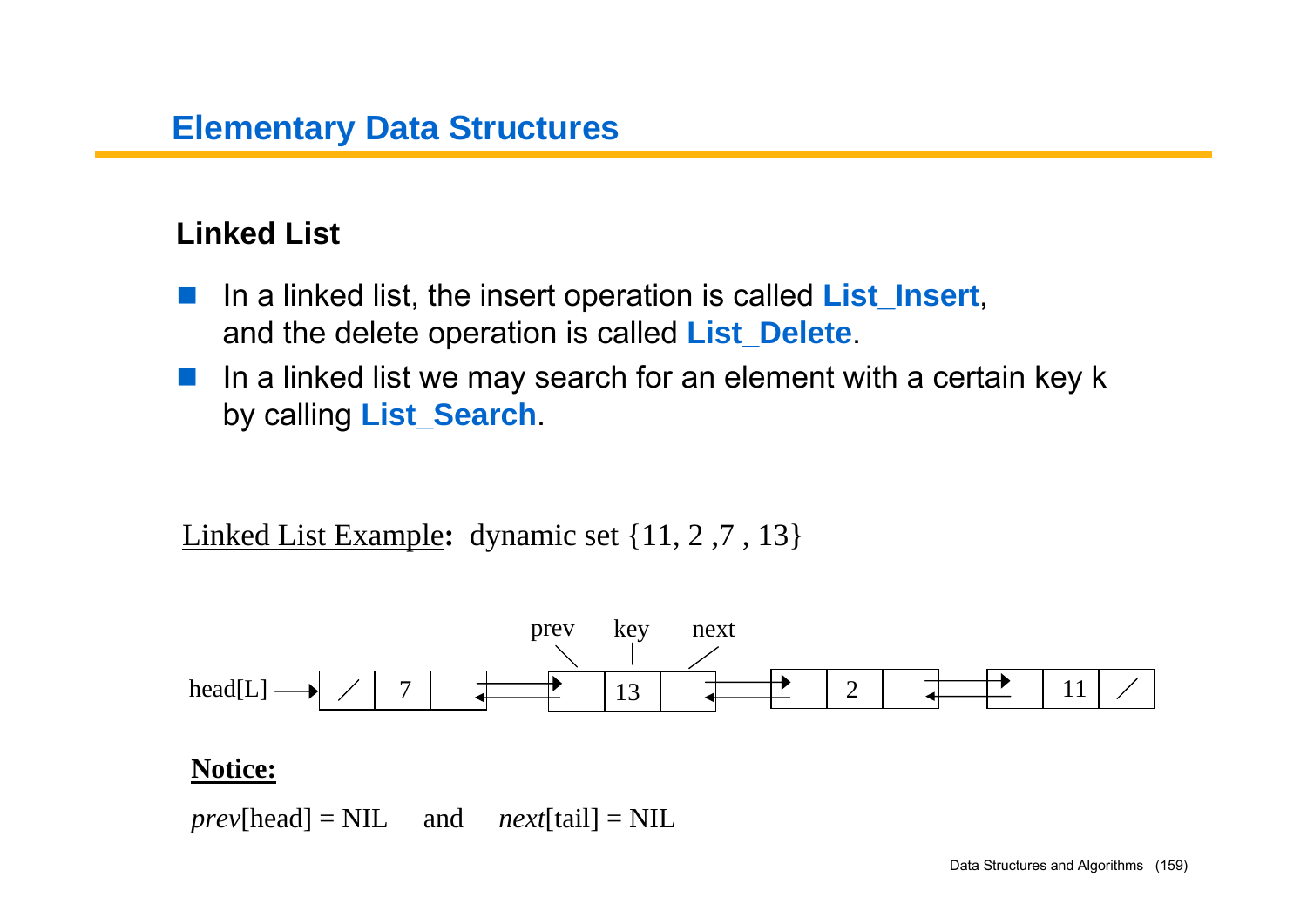#### **Some Examples for the Use of Linked Lists**

- Lists of passengers of a plane or a hotel
- Card games (sorting cards corresponding to a certain order, inserting new cards into or removing cards out of the sequence)
- $\mathcal{L}(\mathcal{A})$ To-do lists (containing entries for actions to be done)
- **Tara** Hash Lists ( $\Leftrightarrow$  Hashing, dealt later in this lecture)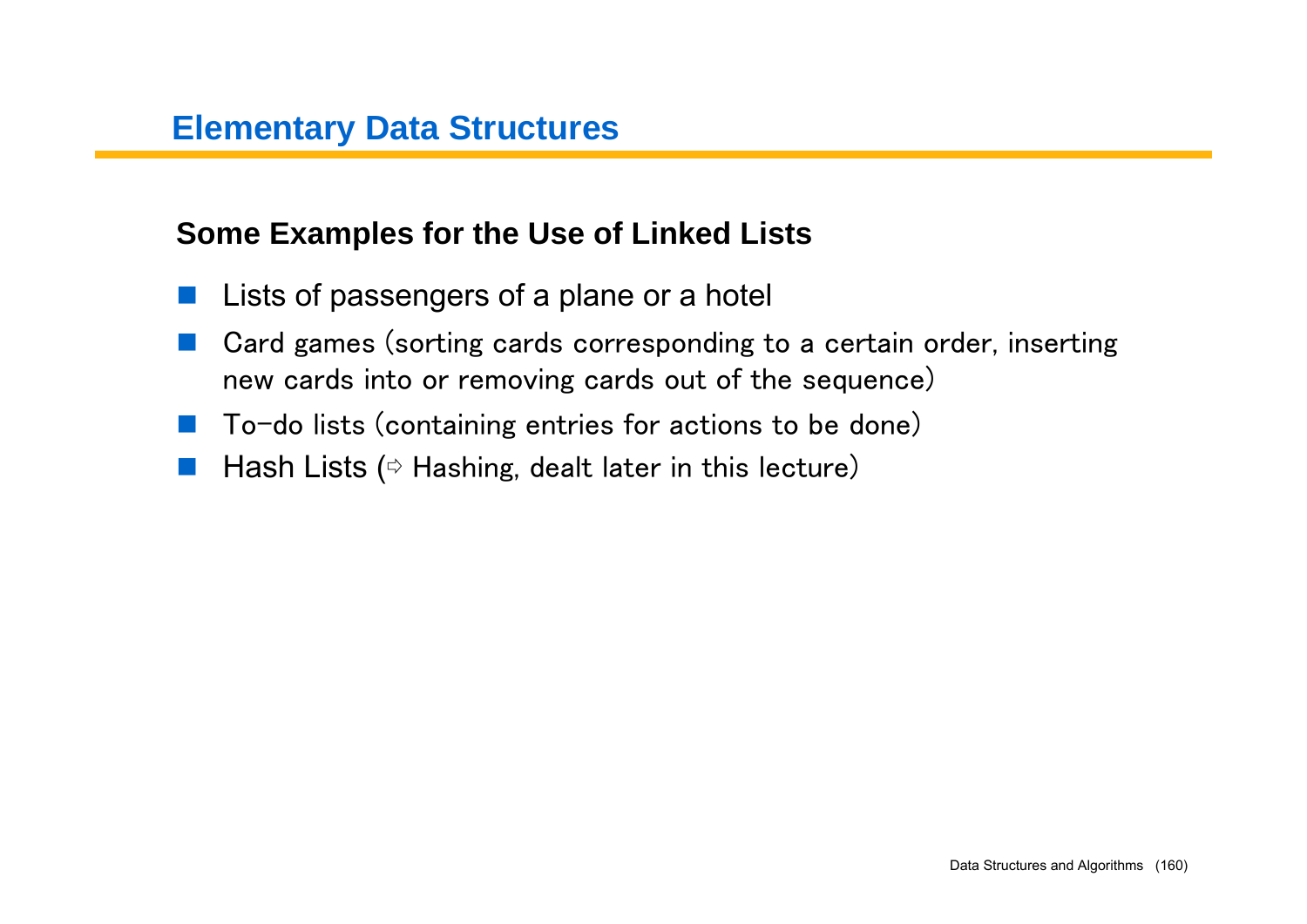#### **Searching a Linked List**

- $\mathcal{L}^{\text{max}}$ The procedure List search  $(L, k)$  finds the first element with key k in list L and returns a pointer to that element.
- **Tara**  If no element with key k is found, the special pointer NIL is returned.

```
List_Search(L,k)
  x := head[LI]while x!=NIL and key[x]!=k do
    x := next[x]
  return x
```
 $\mathcal{L}^{\text{max}}$  It takes at most Θ(n) time to search a list of n objects (linear search)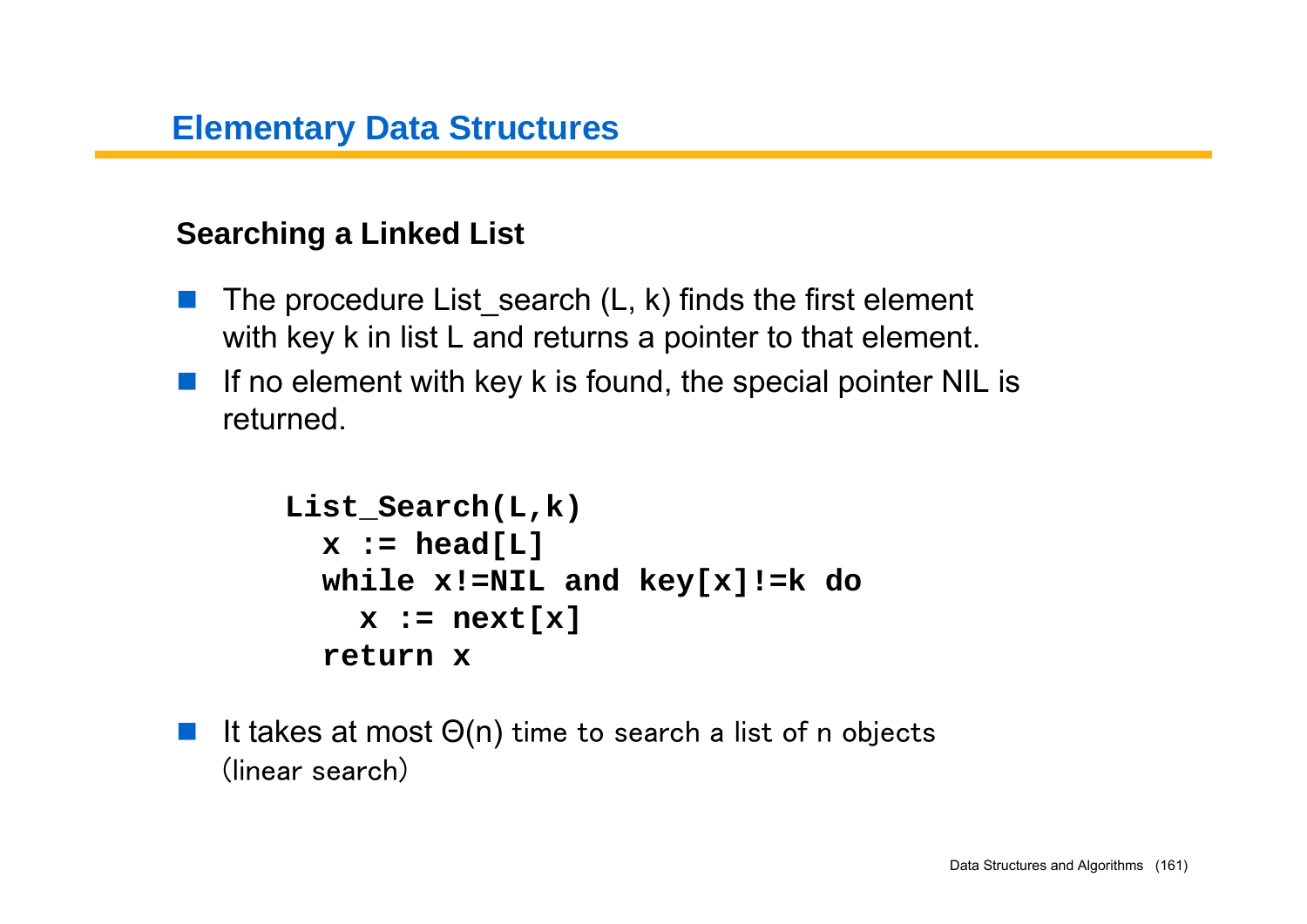#### **Inserting into a Linked List**

 $\sim 10$ The procedure List insert(L,x) inserts a new element x as the new head of list L



 $\mathcal{L}^{\text{max}}$ The runtime for List Insert on a list of length n is constant  $(O(1))$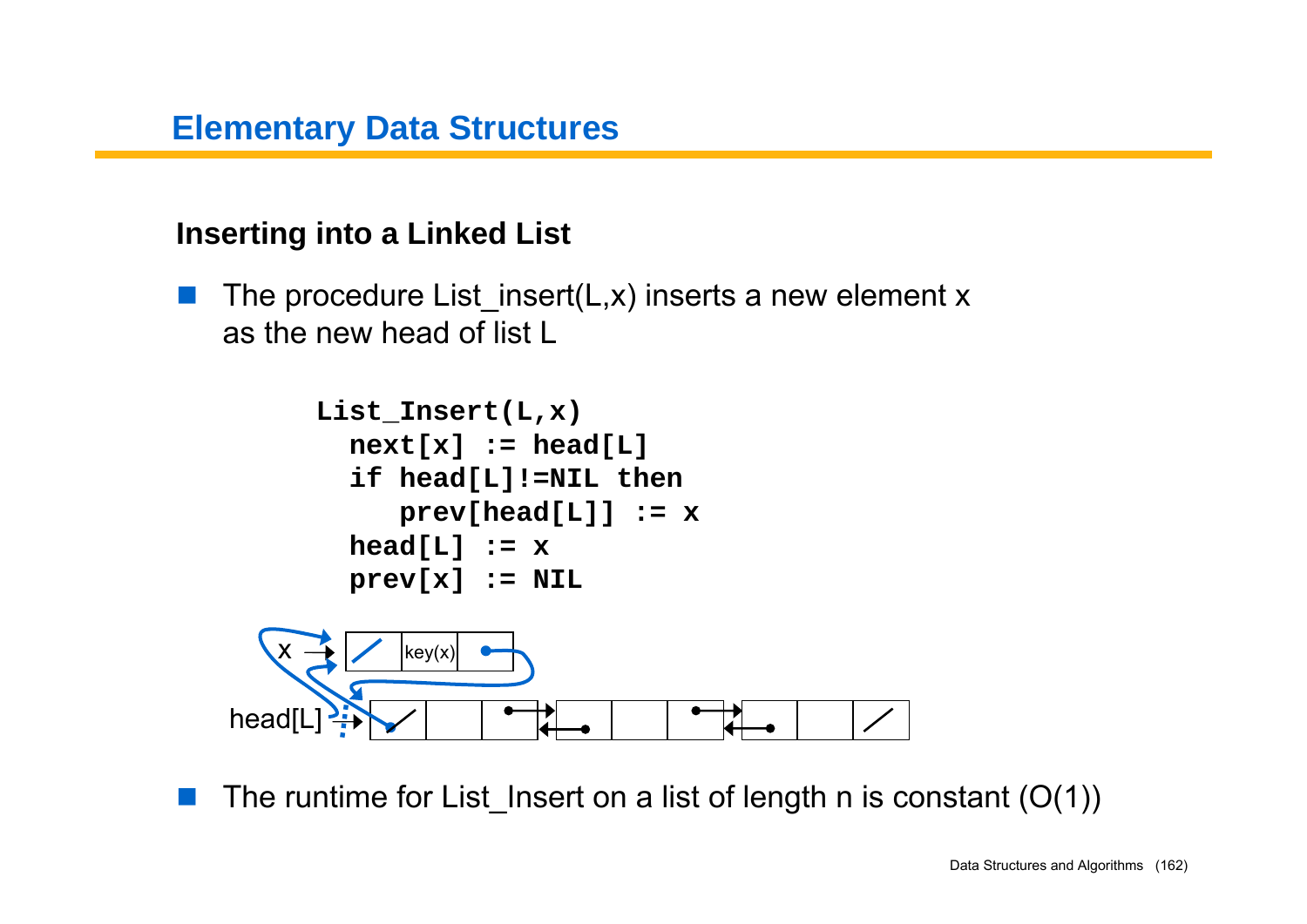## **Deleting from a Linked List**

- The procedure List Delete  $(L, x)$  removes an element x from the linked list L, where the element is given by a pointer to x.
- If you want to delete an element given by its key k, you have to compute a pointer to this element (e.g. by using List search(L, k))

```
List_Delete(L,x)
  if prev[x]!=NIL
⇨ x not the first element
     then next[prev[x]] := next[x]
     else head[L] := next[x]
  if next[x]!=NIL
⇨ x not the last elementthen prev[next[x]] := prev[x]
```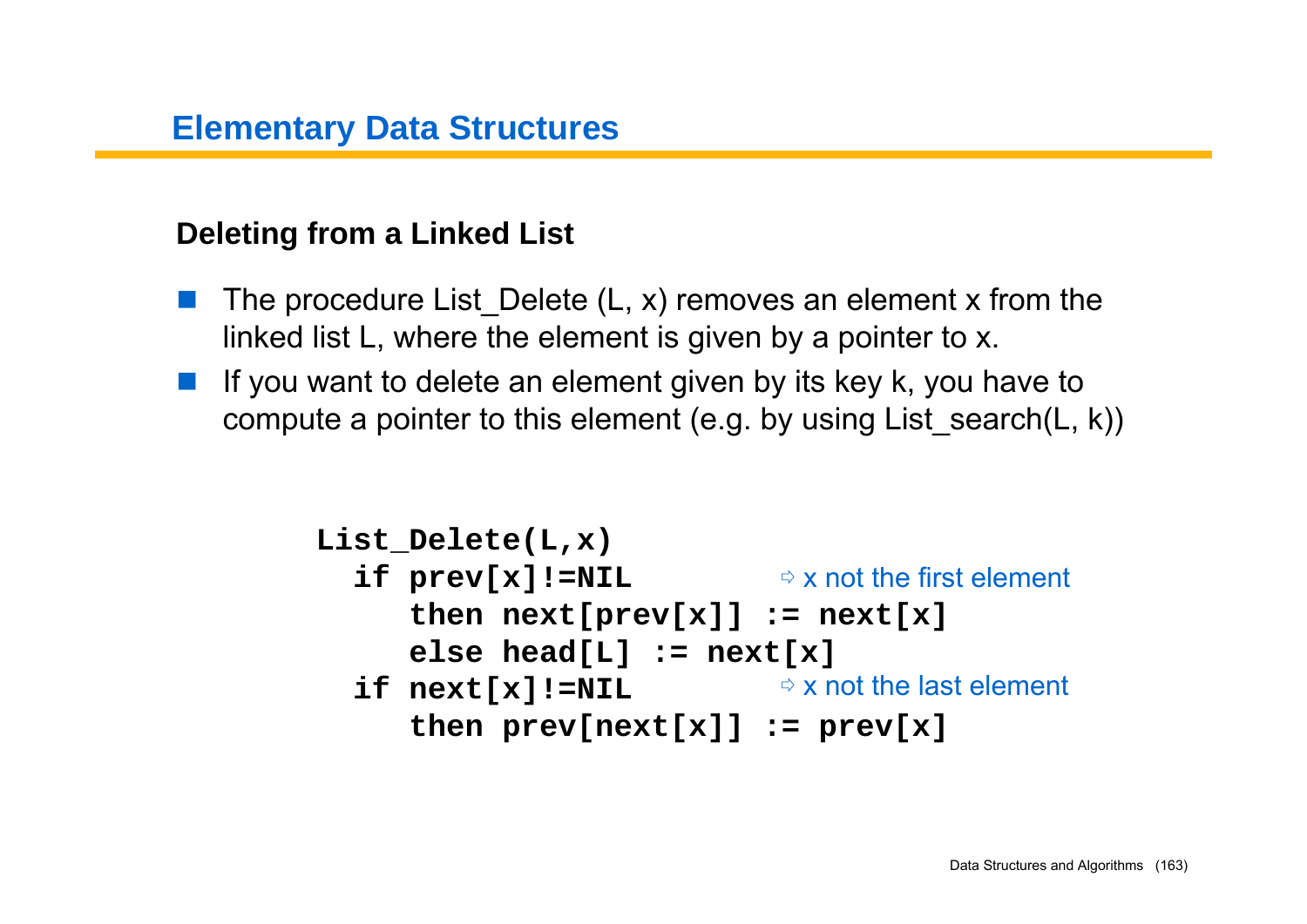**Deleting from a Linked List** 

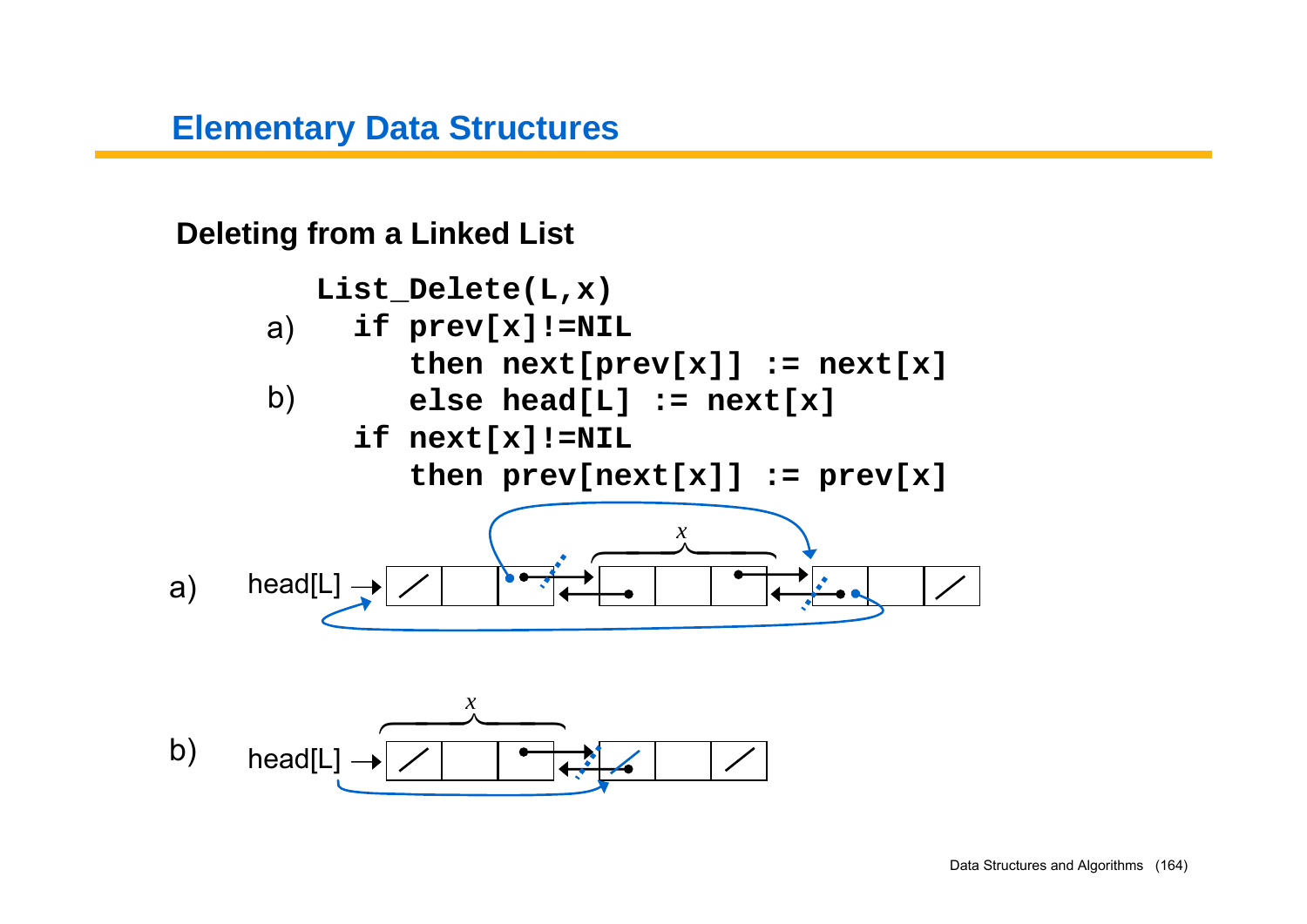#### **Deleting from a Linked List**

- $\mathbb{R}^n$ The runtime for List Delete on a list of length n is constant  $(O(1))$
- $\mathcal{L}^{\text{max}}$  If you want to delete an element with a certain key, you must first find that element by executing List\_Search, which takes Θ(n) time in the worst case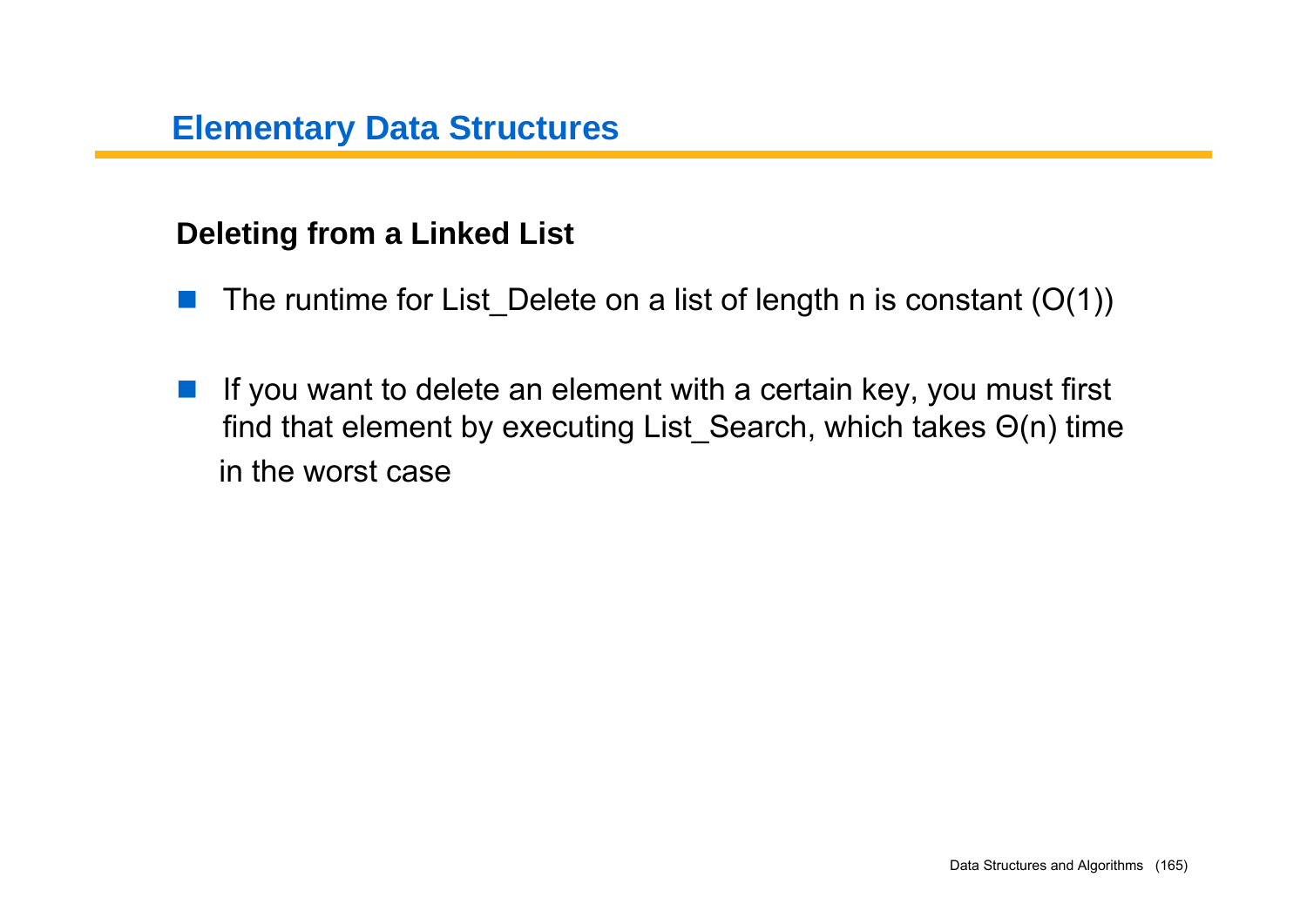# **Inserting and deleting :**

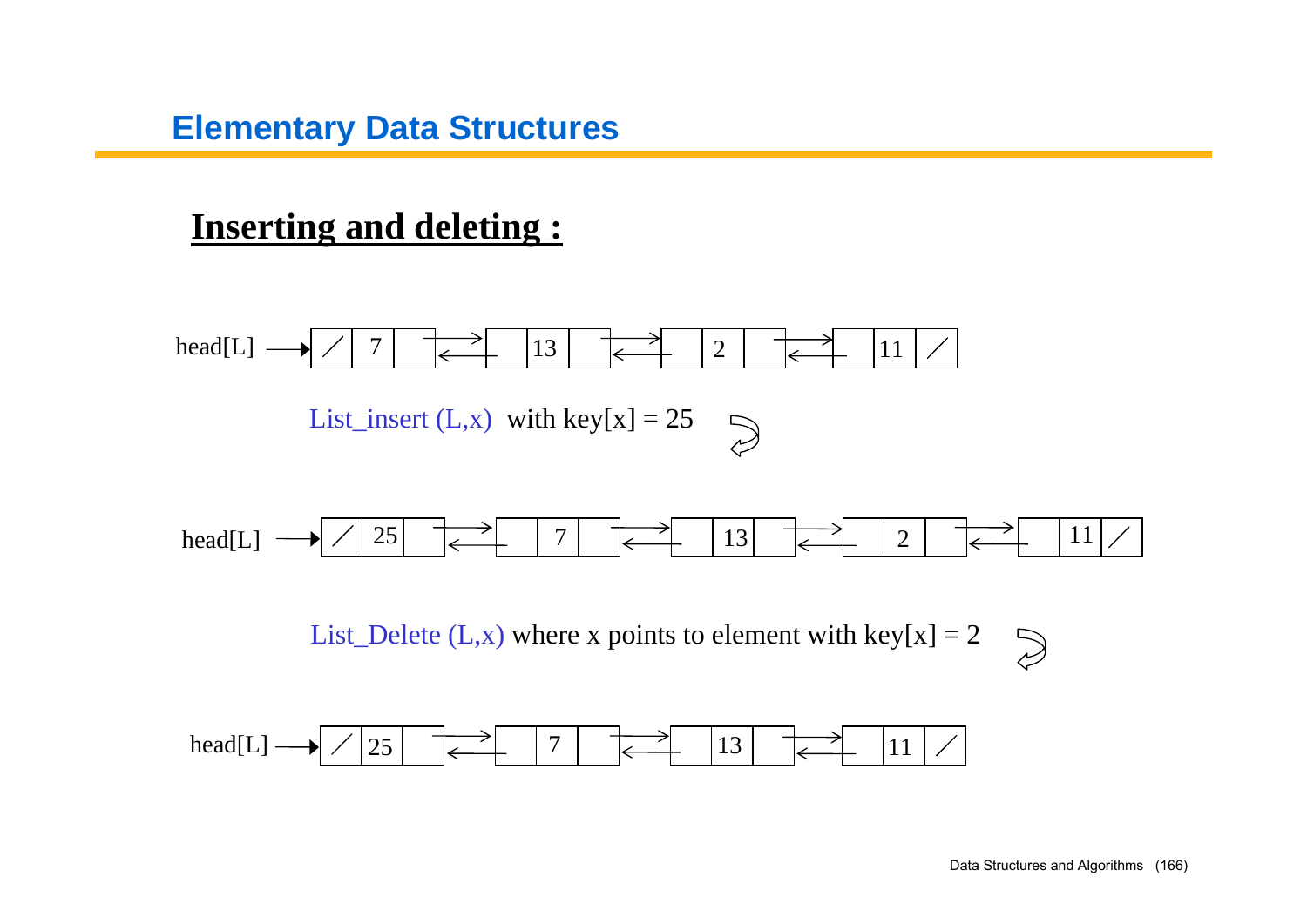#### **Tree**

- Any data structure consisting of elements of the same type can be represented with the help of pointers (in a similar way as we implemented lists).
- Very important examples of such data structures are **trees**.
	- **I**  Trees are graphs that contain no cycle: every non-trivial path through a tree starting at a node and ending in the same node, does traverse at least one edge at least twice.
	- There exist many kinds of trees. Examples are:
		- $\mathcal{L}_{\mathcal{A}}$ Binary trees
		- $\mathcal{L}_{\mathcal{A}}$ Trees with unbounded branching
		- F Binary search trees
		- $\mathcal{L}_{\mathcal{A}}$ Red-black trees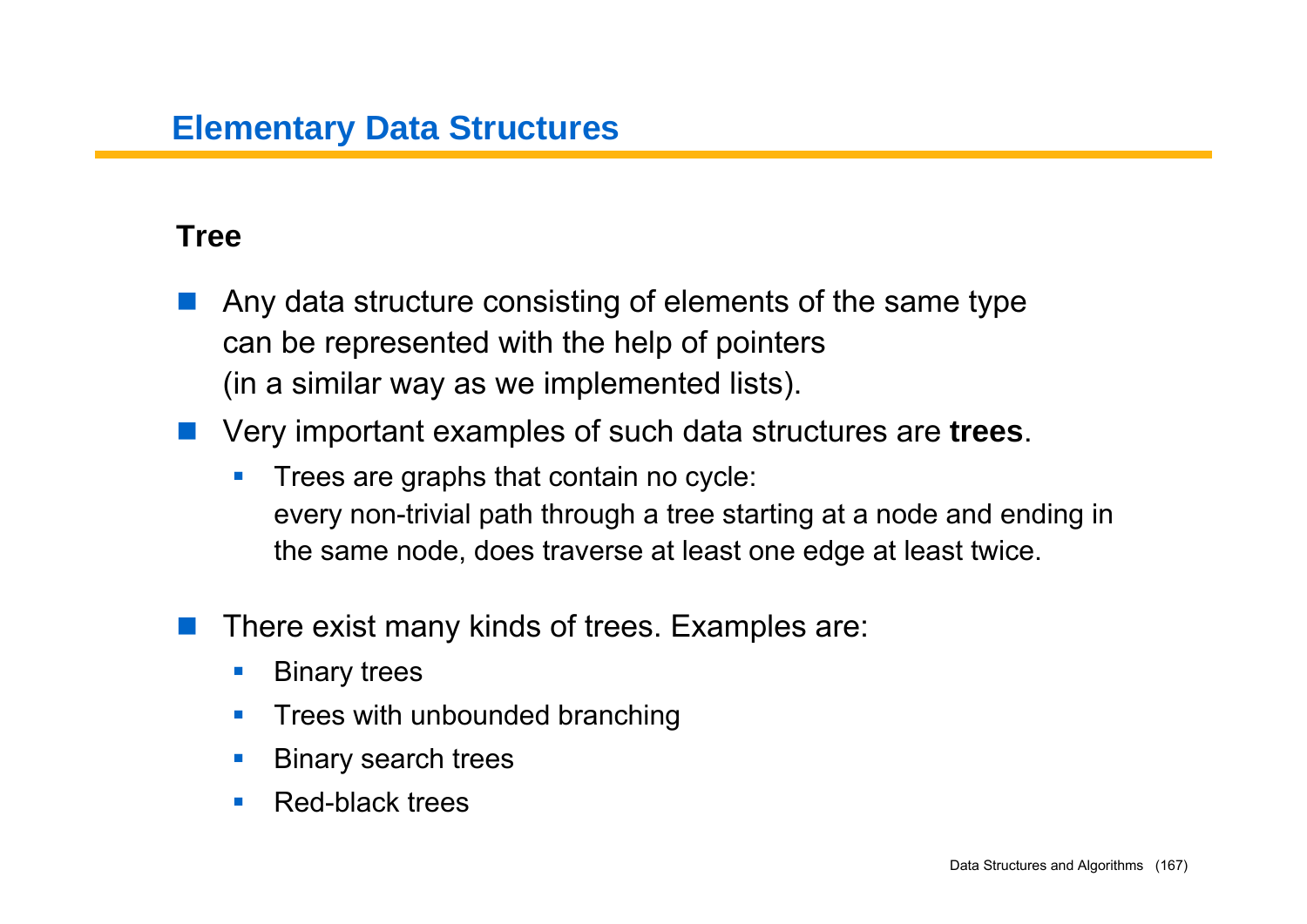#### **Some Examples for the Use of Trees**

- $\mathcal{L}^{\text{max}}$  Systematically exploring various ways of proceeding (e.g. in chess or planning games)
- **Morse trees (coding trees)**
- Heaps (☆ heap sort)
- Search trees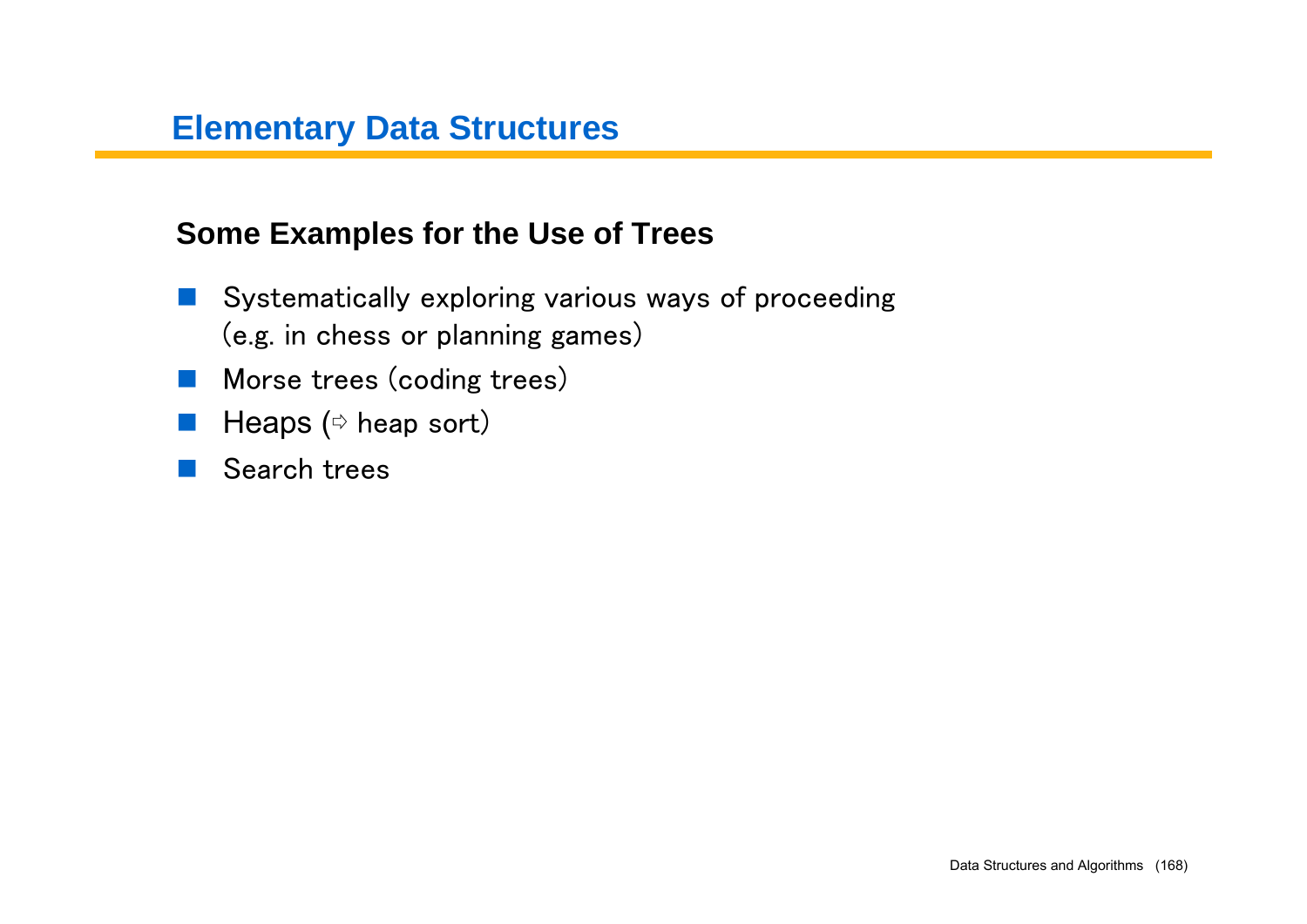#### **Tree**

- A **binary tree** consists of nodes with the following fields
	- $\mathcal{L}_{\mathcal{A}}$ A **key** field
	- $\mathcal{L}_{\mathcal{A}}$ Possibly some satellite data (ignored in the following)
	- **In**  Three pointers **p**, **left** and **right** pointing to the parent node, left child node and right child node
- Be x an element (or node) of a tree
	- $\overline{\phantom{a}}$ If  $p[x] = NIL \Rightarrow x$  represents the root node
	- $\mathcal{L}_{\mathcal{A}}$ If both  $\text{left}[x] = \text{NIL}$  and  $\text{right}[x] = \text{NIL}$ 
		- $\stackrel{\scriptscriptstyle{\triangleright}}{\scriptscriptstyle{\triangleright}}$  x represents a **leaf** node
- For each tree T there is a pointer root  $[T]$  that points to the root of T
- $\mathcal{L}^{\text{max}}_{\text{max}}$ If root $[T]$  = NIL, the tree T is empty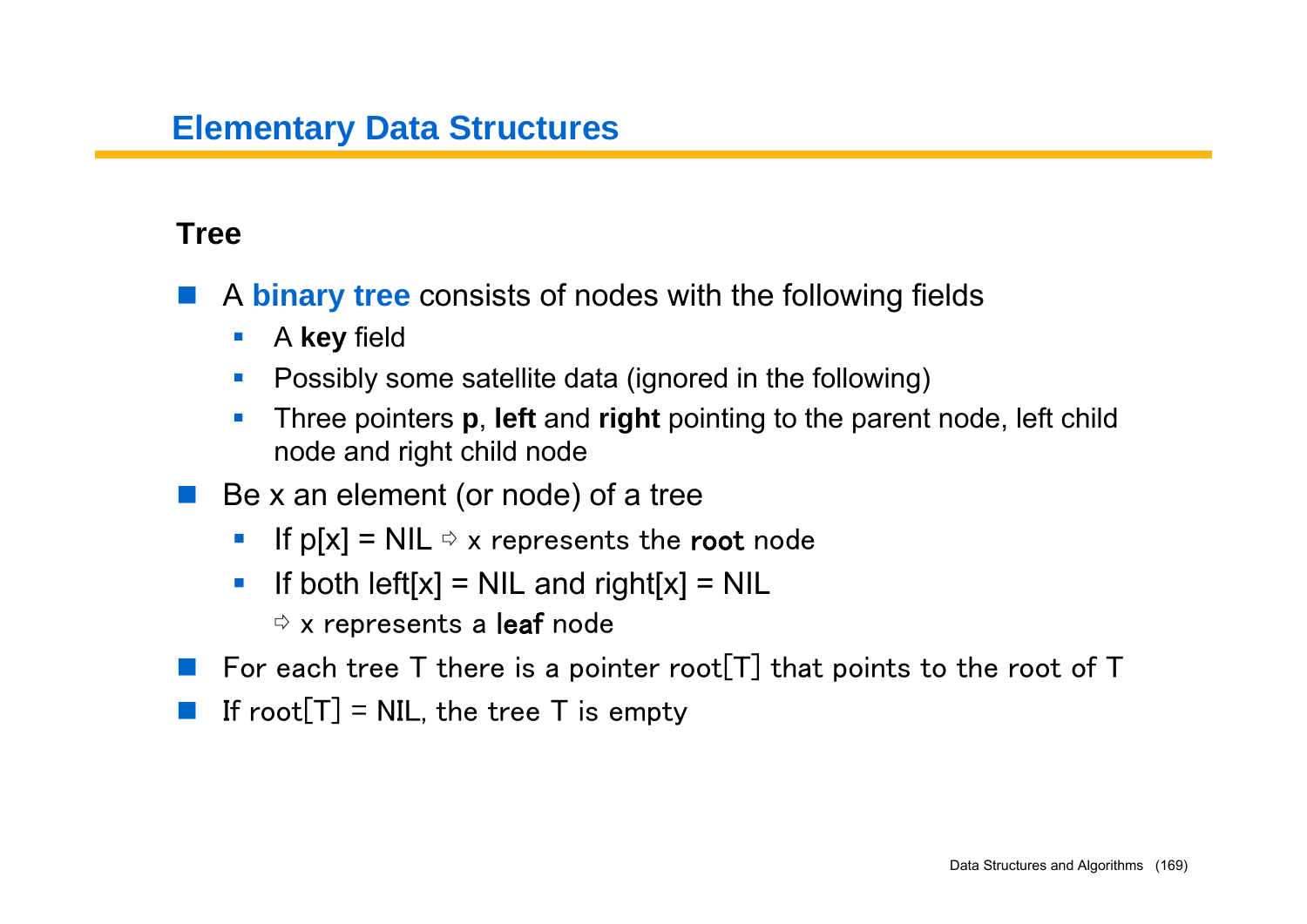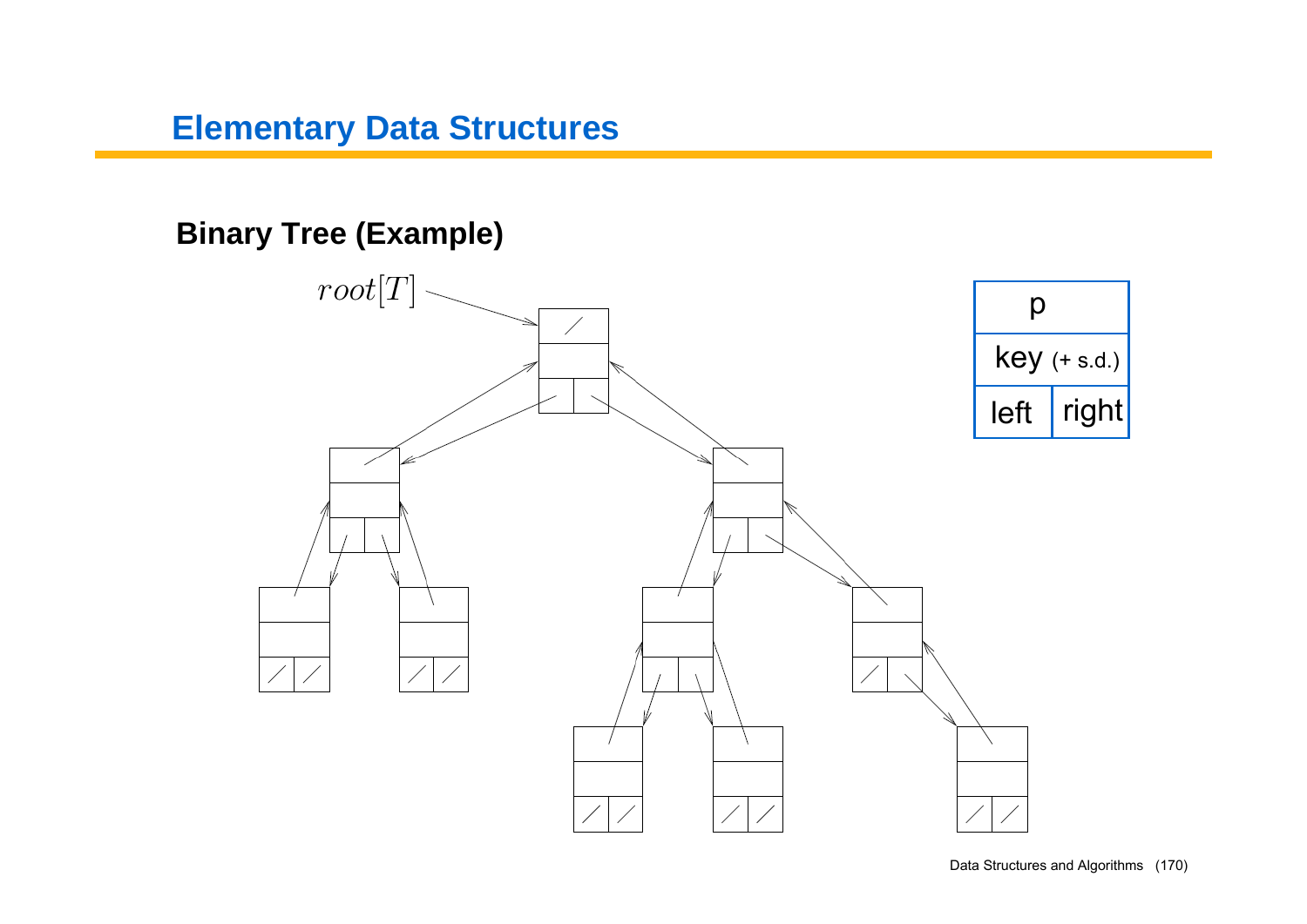#### **P-nary Trees**

- $\sim$  The above scheme can be extended to any class of trees where the number of children is bounded by some constant  $k: \, child_1, \cdots, child_k \quad \, k \in \mathrm{N}$ 
	- a bit of memory space may be wasted for pointers which are not actually used

#### **Trees with unbounded branching**

 $\mathcal{L}(\mathcal{A})$ A **tree with unbounded branching**

(if no upper bound on the number of a node's children is known a priori) can be implemented by the following scheme:

- $\mathcal{L}_{\mathcal{A}}$ Each node has a key field (and possibly some satellite data),
- $\mathcal{L}_{\mathcal{A}}$ and three pointers **p**, **left\_child** and **right\_sibling**
- $\mathcal{L}_{\mathcal{A}}$ In a leaf node, left\_child=NIL
- $\mathcal{C}_{\mathcal{A}}$ If a node is the rightmost child of its parent, then right\_sibling=NIL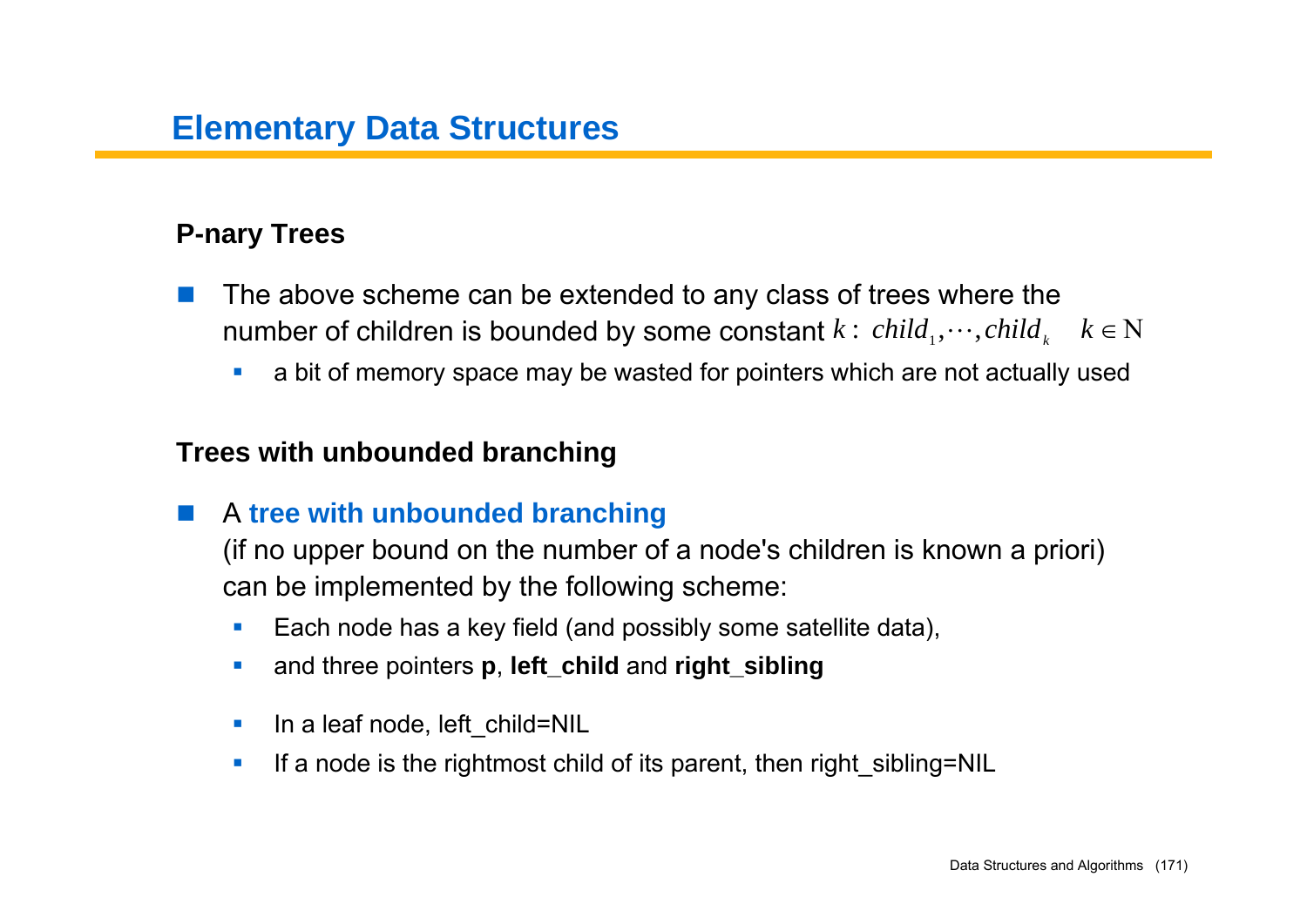